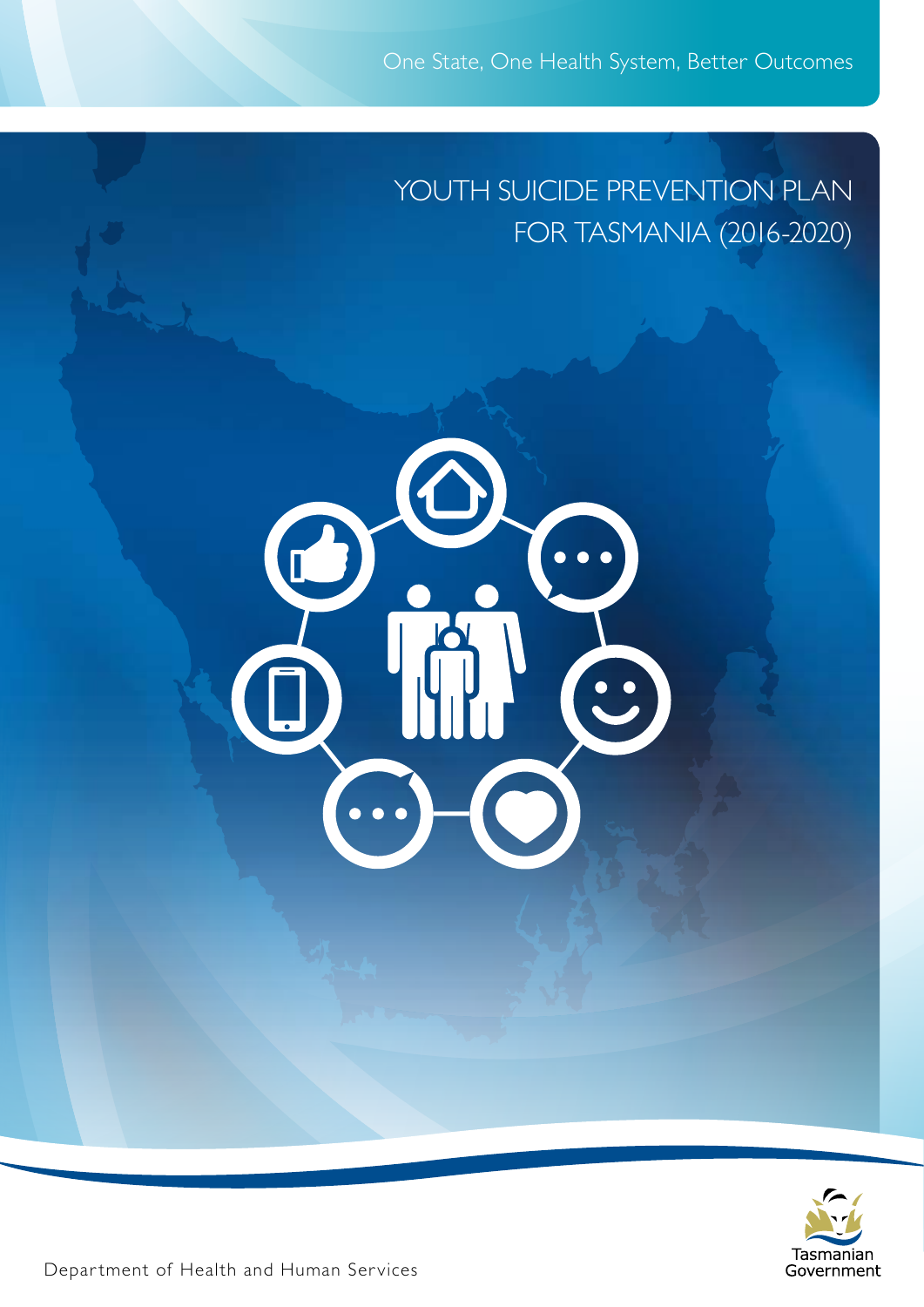## Acknowledgements

We acknowledge all of the young people in Tasmania who have direct experience of suicidal thinking and suicidal behaviour, and people of all ages across Tasmania, including families, who have been affected by the suicide of a young person. The voice of lived experience is essential in developing and implementing this Tasmanian youth suicide prevention plan and the overarching suicide prevention strategy. These voices are valued and supported by all involved in this work.

Thank you to the many organisations, service providers and community members in Tasmania who shared their views, their knowledge and expertise, and their stories to help shape the *Youth Suicide Prevention Plan for Tasmania (2016-2020)*. In particular, we would like to thank the young people who shared their personal experiences as part of the development of this Plan, and the Youth Network of Tasmania (YNOT) for their vital coordinating role.

We would also like to acknowledge the work of these key organisations that assisted the Government in the development of this Plan and associated documents: the Hunter Institute of Mental Health; Orygen, The National Centre for Excellence in Youth Mental Health, University of Melbourne and University of Tasmania.

Department of Health and Human Services Mental Health, Alcohol and Drug Directorate

Email: rethink@dhhs.tas.gov.au Visit: www.dhhs.tas.gov.au/mentalhealth

Published: March 2016

Copyright State of Tasmania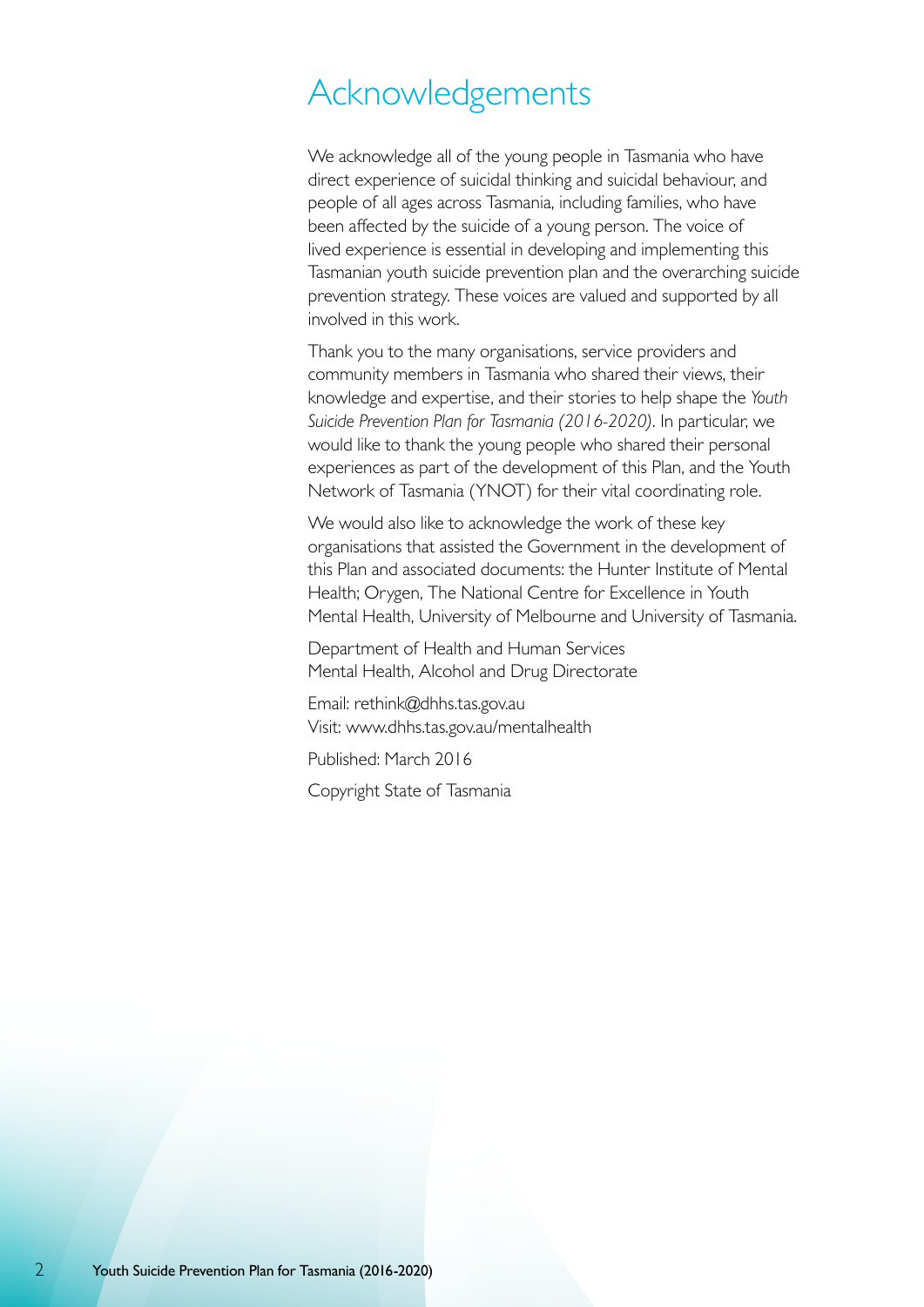# Contents

 $\overline{3}$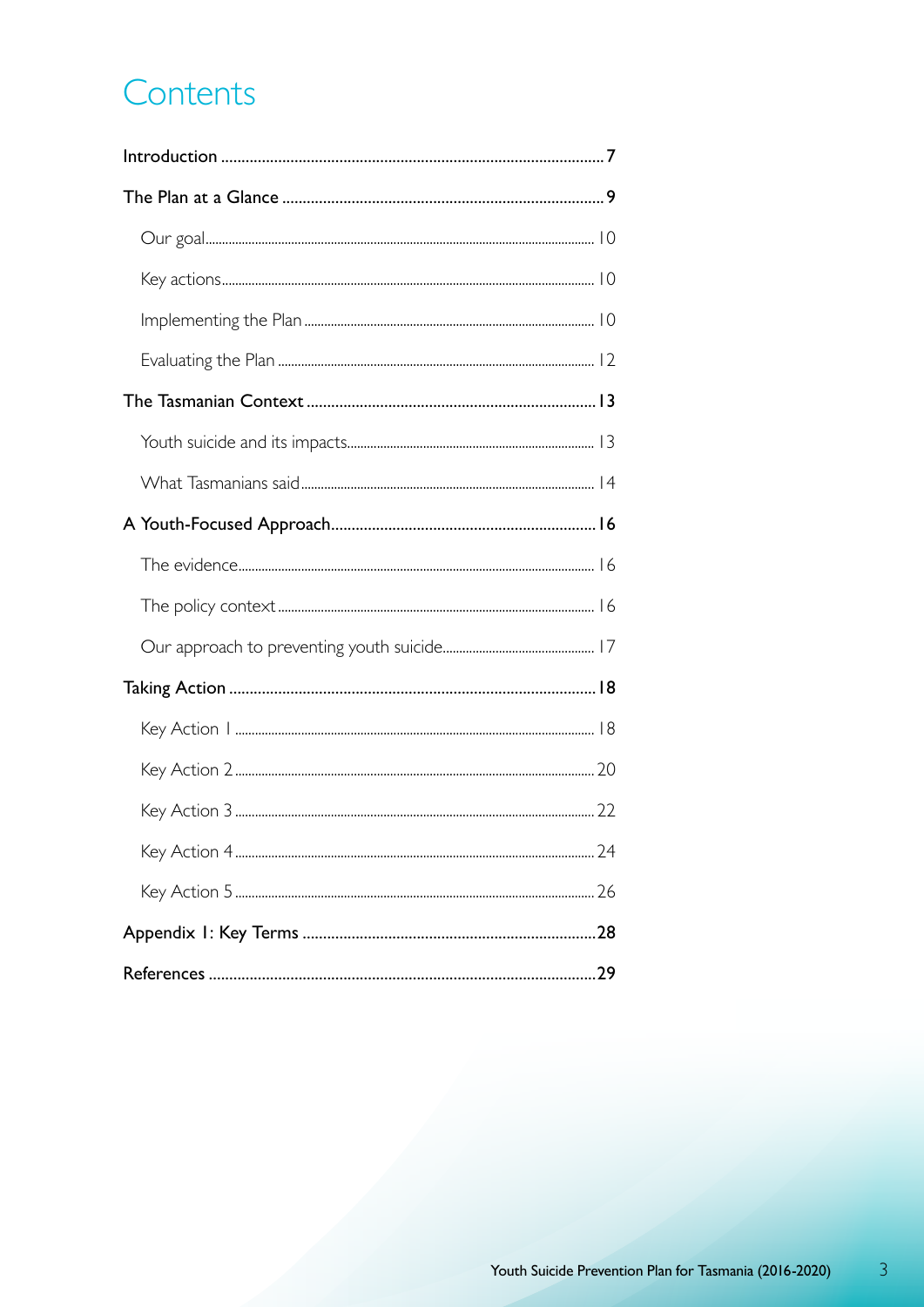# Need help?

#### **A life threatening emergency – dial 000**

#### **For young people**

Kids Helpline: 1800 55 1800 (24/7 crisis support) www.kidshelp.com.au

headspace: 1800 650 890 www.headspace.org.au (direct clinical services)

#### **National 24/7 crisis services (telephone and online)**

Lifeline: 13 11 14 www.lifeline.org.au

Suicide Call Back Service: 1300 659 467 www.suicidecallbackservice.org.au

> beyondblue: 1300 22 4636 www.beyondblue.org.au

MensLine Australia: 1300 78 99 78 www.mensline.org.au

#### **Other local and national resources:**

Tasmanian Suicide Prevention Community Network www.suicidepreventiontas.org.au

> Sudden Loss Support Kit Tasmania www.dhhs.tas.gov.au/mentalhealth

Lifelink Samaritans Tasmania Inc 1300 364 566 (Statewide)

Healthcaredirect (24/7 healthcare advice) 1800 022 222 www.healthdirect.gov.au

> Conversations Matter www.conversationsmatter.com.au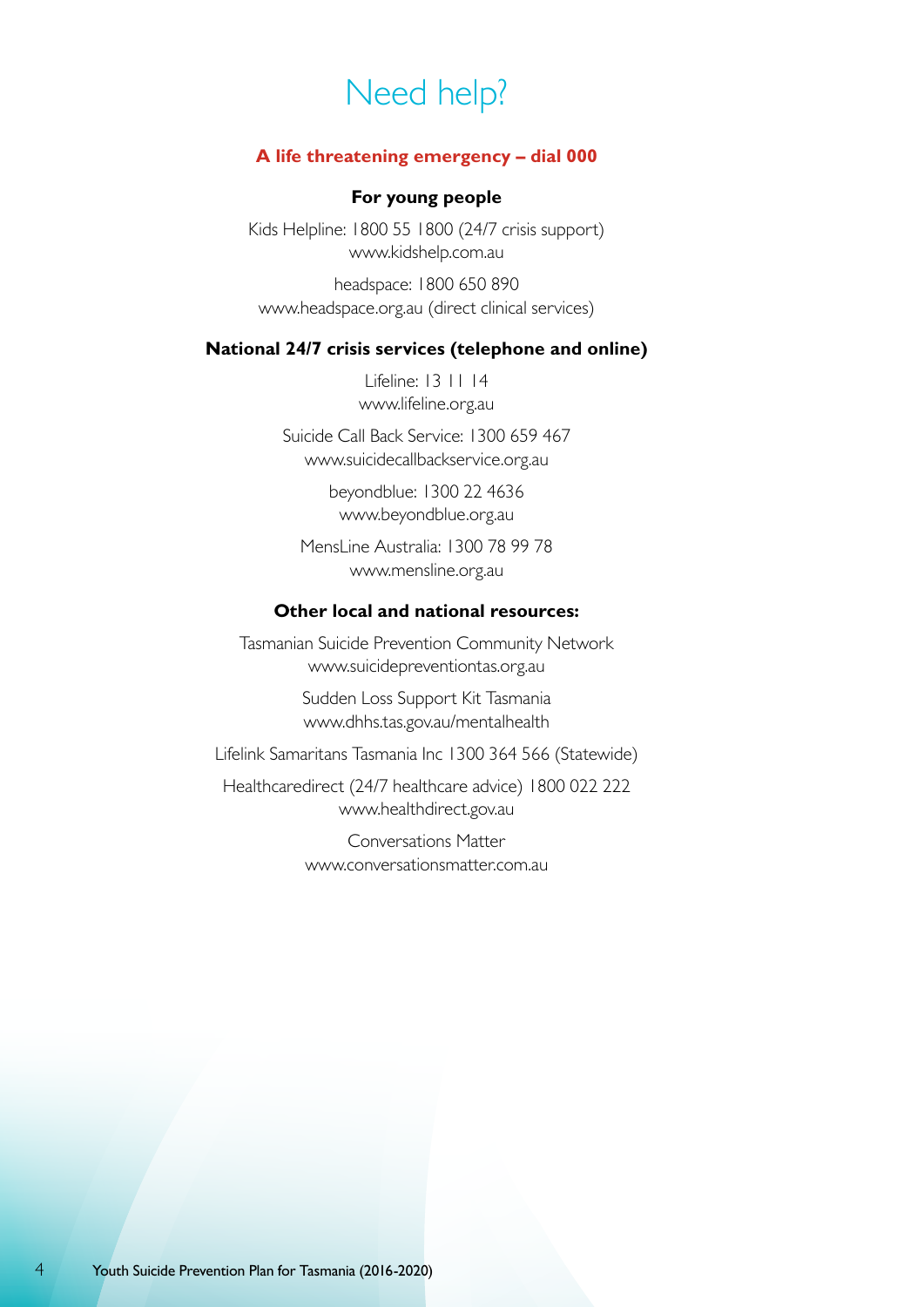# Message from the Minister for Health

The impact of suicide is felt deeply by individual Tasmanians, their families and our community. Sadly, it's the source of significant pain, thoughts of "what if" and "if only", and of course the loss of someone special from our lives.

This is why the Tasmanian Government is taking action and providing \$3m in additional funding for targeted suicide prevention initiatives. How these initiatives should be delivered, with focus on the whole community, our youth and developing our workforce have been thoroughly consulted. The result of this collaboration is the documents you are holding now.

From the outset, on behalf of the Government, I sincerely thank the many people who have contributed. Thanks especially to those who generously shared with us their difficult personal stories of loss. I believe that the lived experiences together with our comprehensive review of research literature puts us in an excellent position to move forward with well-designed suicide prevention initiatives which will save lives.

It is very important to remember that we are all in a position to help those around us: ready to listen, brave to ask the question and empowered to offer hope.

I look forward to working with all Tasmanians on this important issue.

Together we can build a supportive community which values and affirms life.

michael Juguron

Hon Michael Ferguson MP Minister for Health



Hon Michael Ferguson MP Minister for Health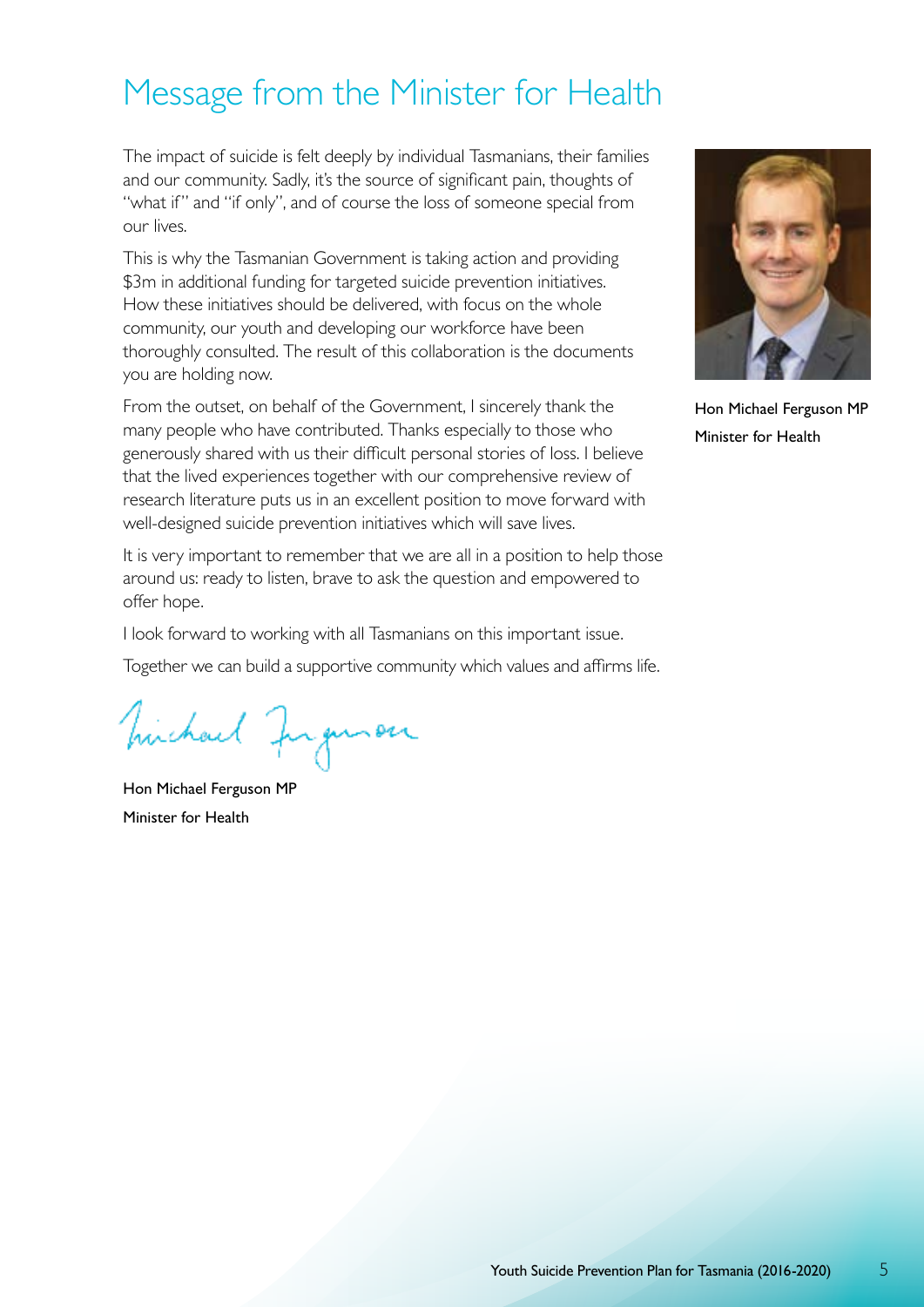# Message from the Commissioner for Children



Mark Morrissey Commissioner for Children Tasmania

As a community we must do all we can to prevent youth suicide.

By giving our children, young people and families the services they need more promptly and more effectively, we can prevent and reduce the personal and social costs of young lives lost too early. It's the right thing to do, and the right time to do it.

The Youth Suicide Prevention Plan for Tasmania was developed in response to community concerns about the health and wellbeing of our young people. This Plan will play an important part in more effectively responding to the factors that contribute to the loss of young people who end their own life. The focus on timely responses, early intervention and suicide prevention activities that emphasise resilience and wellbeing from the first years of a child's life, is to be commended. Importantly, the views of young people have informed the actions described in this Plan.

By acting together, we can transform services to ensure all young Tasmanians have timely access to better integrated and coordinated mental health services. We will achieve our goals through strong commitment, leadership and accountability from within and outside government.

As Commissioner for Children, I take an active interest in all plans and activities that contribute to improved mental health outcomes for Tasmanian children and young people.

This important five year plan has my full support.

morron

Mark Morrissey Commissioner for Children Tasmania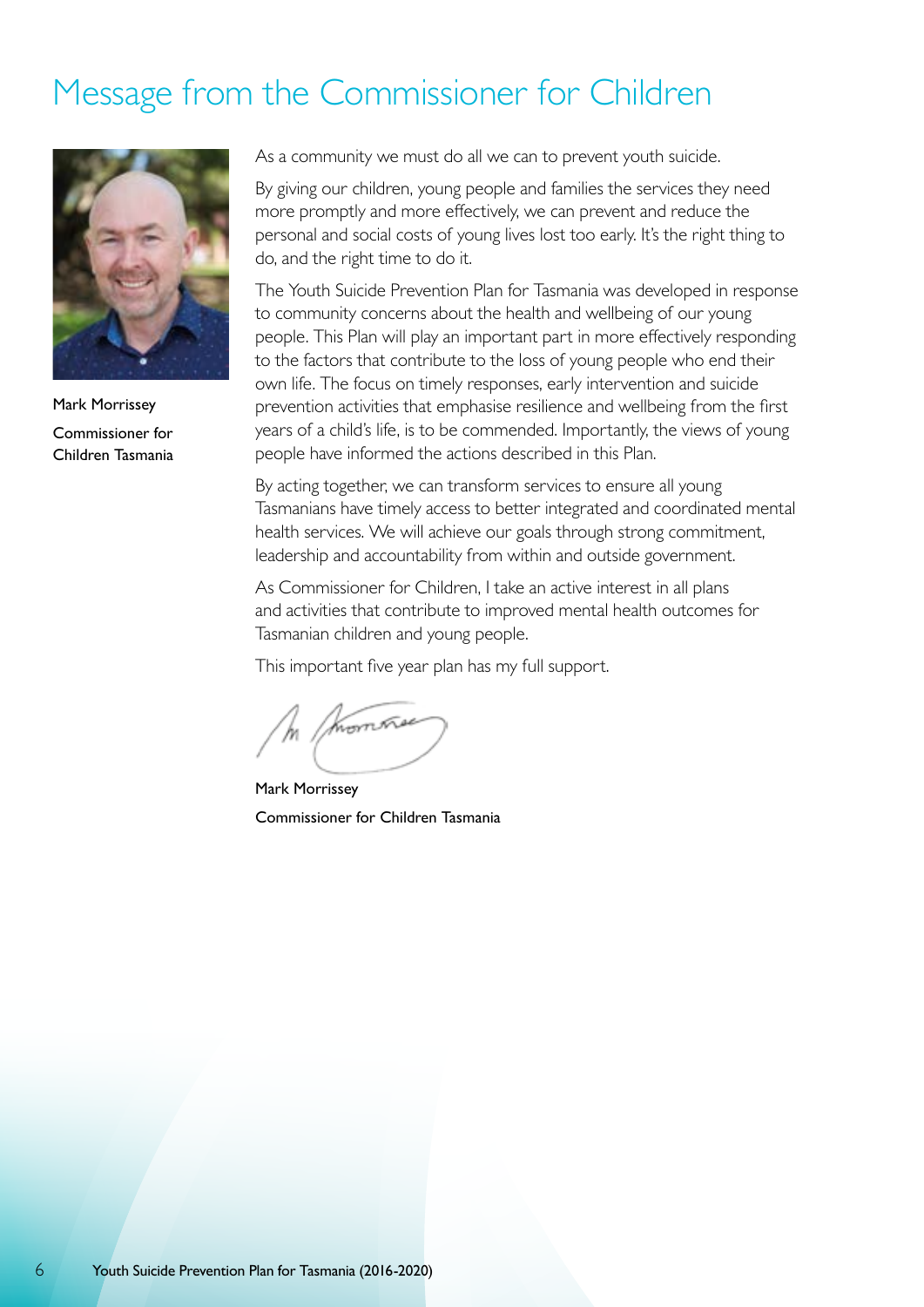# Introduction

The loss of a young person to suicide is an unimaginable tragedy that can cause deep personal anguish for family, friends and the broader Tasmanian community.

Taking action to reduce youth suicide and suicide more broadly is a priority of the Tasmanian Government with an additional \$3 million provided for targeted suicide prevention initiatives, including the development of the Youth Suicide Prevention Plan.

The *Youth Suicide Prevention Plan for Tasmania (2016-2020)* takes an evidence-based approach to achieving this goal. That goal is to reduce suicide, suicidal behaviour and the impact on young people in Tasmania.

The Plan identifies five priority action areas:

- 1. Start early.
- 2. Empower young people, families and communities.
- 3. Build the capacity of schools.
- 4. Develop the capacity of the service system.
- 5. Respond effectively to the suicide of a young person.

The Youth Network of Tasmania (YNOT) was a key partner in the development of the *Youth Suicide Prevention Plan for Tasmania (2016- 2020)*. Through this partnership we heard firsthand the thoughts and ideas of Tasmania's young people on the importance of mental health and wellbeing and of the actions we could take to reduce suicidal behaviour.

Young people told us that:

- families have an important role in suicide prevention
- technology is important for accessing information and connecting young people to services
- training teachers and support staff in school is important
- services need to be responsive to the needs of young people
- they could help if they knew what to say and how to encourage their peers to access support.

The *Youth Suicide Prevention Plan for Tasmania 2016-2020* is a companion document to the *Tasmanian Suicide Prevention Strategy 2016-2020* and the *Suicide Prevention Workforce Development and Training Plan for Tasmania 2016-2020*. Together these documents outline this Government's plan for reducing suicide in Tasmania.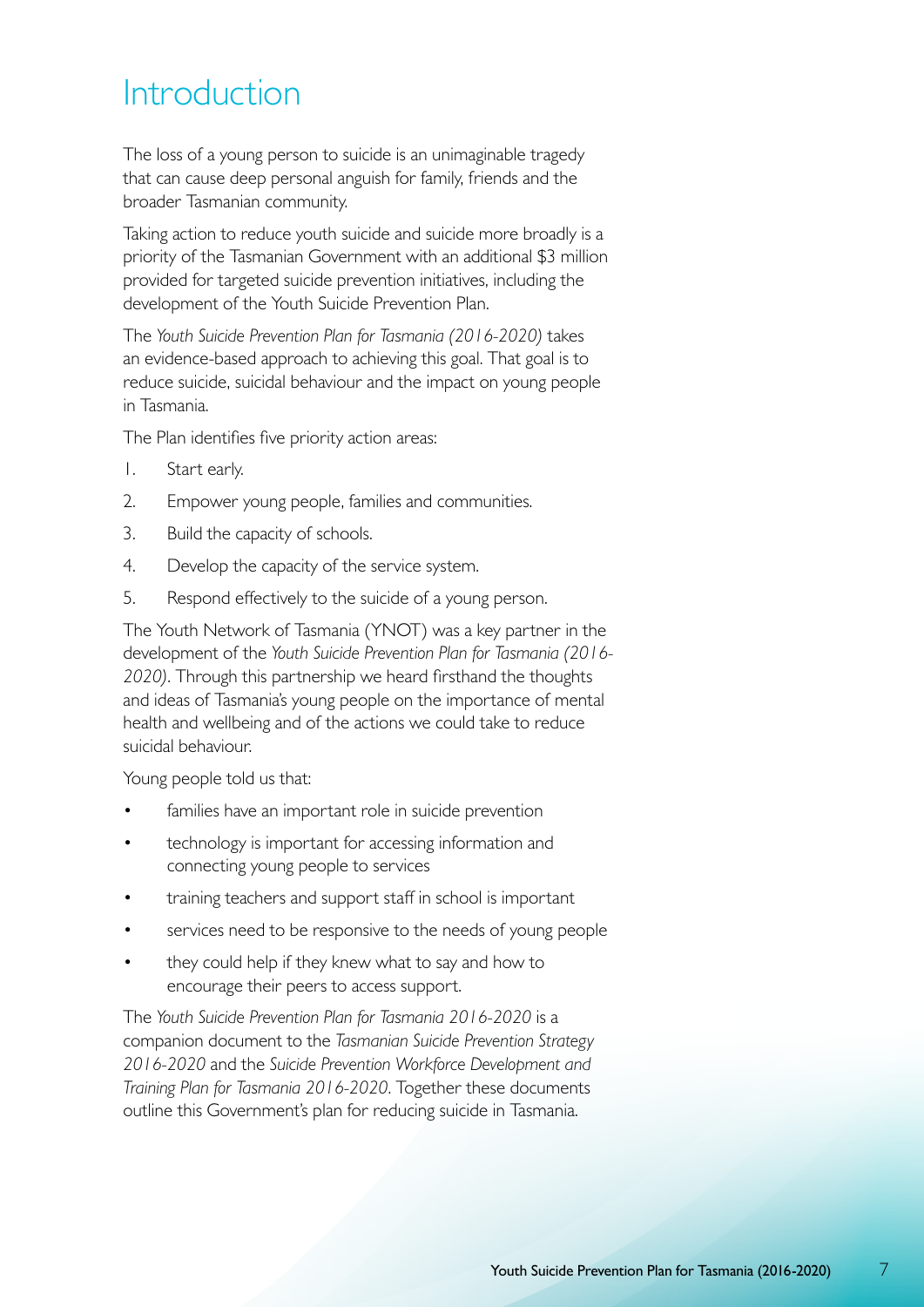Other targeted and proactive suicide prevention activities include:

- assisting communities to develop and implement suicide prevention community action plans
- installing suicide prevention measures at locations known for repeat suicides
- establishing a new model to facilitate early intervention referral pathways following attempted suicide and/or self-harm
- establishing a new Tasmanian Suicide Register.

Taking action to reduce suicide is also part of the Government's commitment to improve the mental health and wellbeing of Tasmanians with an additional investment of \$8.7 million into mental health in Tasmania.

This has included additional funding to:

- increase staffing for child and adolescent mental health services
- increase advocacy support for people living with mental illness
- extend mental health support in rural communities
- provide grassroots mental health support through Neighbourhood Houses
- deliver men's mental health and wellbeing through Men's Sheds
- increase targeted and proactive suicide prevention strategies.

*Rethink Mental Health Plan 2015-2025* was released last year. This sets a vision for the Tasmanian community where all people have the best possible mental health and wellbeing. It also outlines a plan to deliver a co-ordinated and integrated mental health system.

The State Government is also reforming Tasmania's health system through the One State, One Health System, Better Outcomes process by developing a single health system with facilities and people networked to achieve high quality, safe and efficient services. Through the Healthy Tasmania initiative there is a concerted effort to promote good health and prevent chronic disease.

Taken together, all of these initiatives will make a significant contribution to the goal of making Tasmania the healthiest population in Australia by 2025.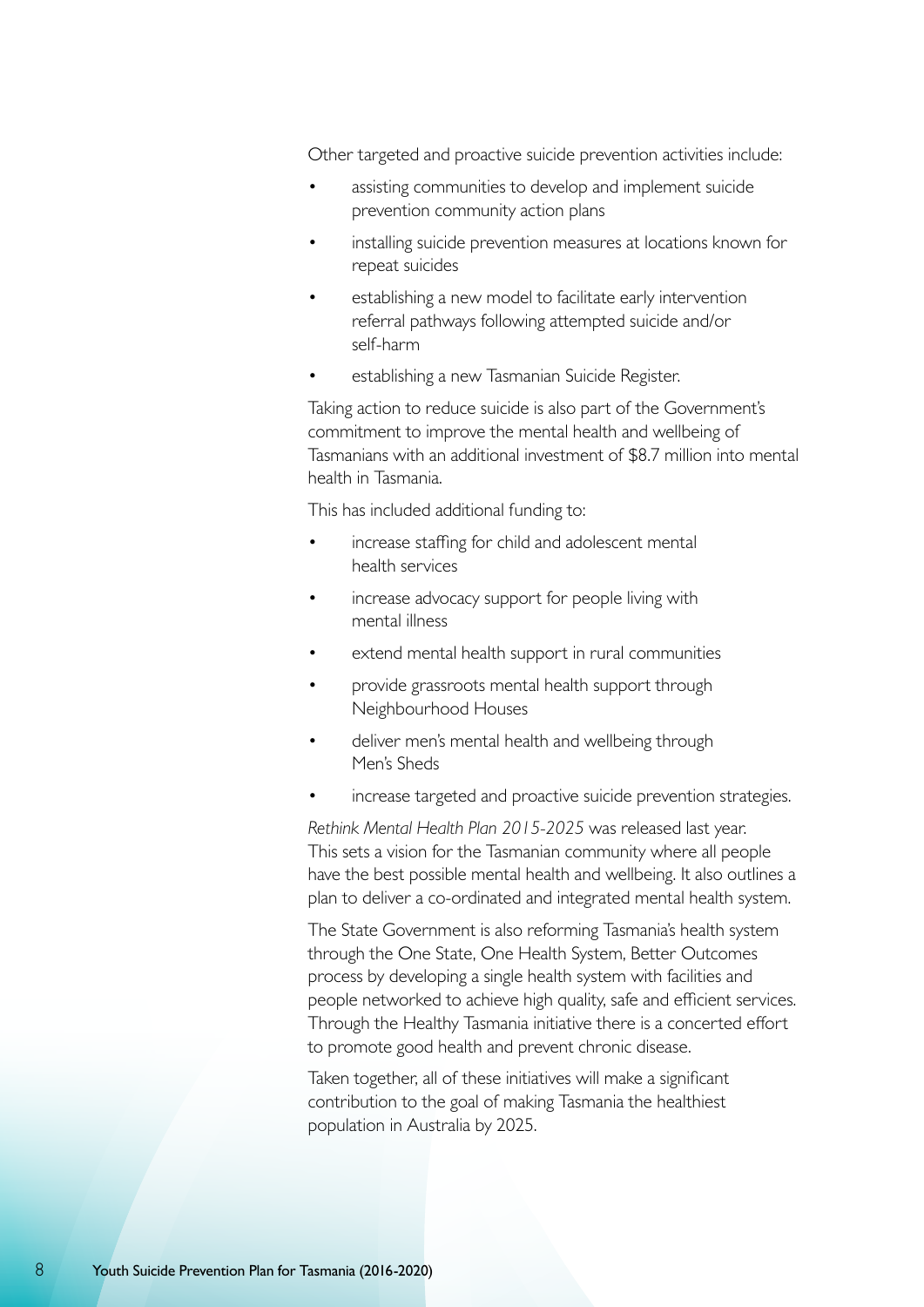# The Plan at a Glance

Suicide, in particular the suicide of a young person, has a profound effect on individuals and communities. Young people can be particularly affected by the death of a peer or another young person to whom they are connected through school, family and other community networks, including online.

For all Tasmanians to have the best possible mental health and wellbeing, we must start early and support our young people. This includes ensuring that fewer young people are distressed by suicidal thoughts and behaviours.

Over the past decade much work has seen modest reductions in rates of youth suicide. The Tasmanian Government supports further specific and coordinated action to improve services for young people, which is the focus of this Plan.

Preventing suicidal behaviour and supporting those affected by suicidal behaviour is a priority for the Tasmanian Government. *Tasmanian Suicide Prevention Strategy (2016-2020)* sets out the priorities for suicide prevention in Tasmania for the next five years and will assist with coordinating and monitoring suicide prevention activities across the State.

In response to community concerns about the mental health and wellbeing of our young people, a *Youth Suicide Prevention Plan for Tasmania (2016-2020)* (the Youth Plan) was developed alongside the overarching Strategy to ensure a dedicated focus on young people for the next five years.

For the purposes of this document 'youth' and 'young people' are used to describe young people aged 12-25 years.

*While the suicide rate for children and young people is lower than older age groups, suicide is a leading cause of death in this age group and its impacts can be felt throughout the community.*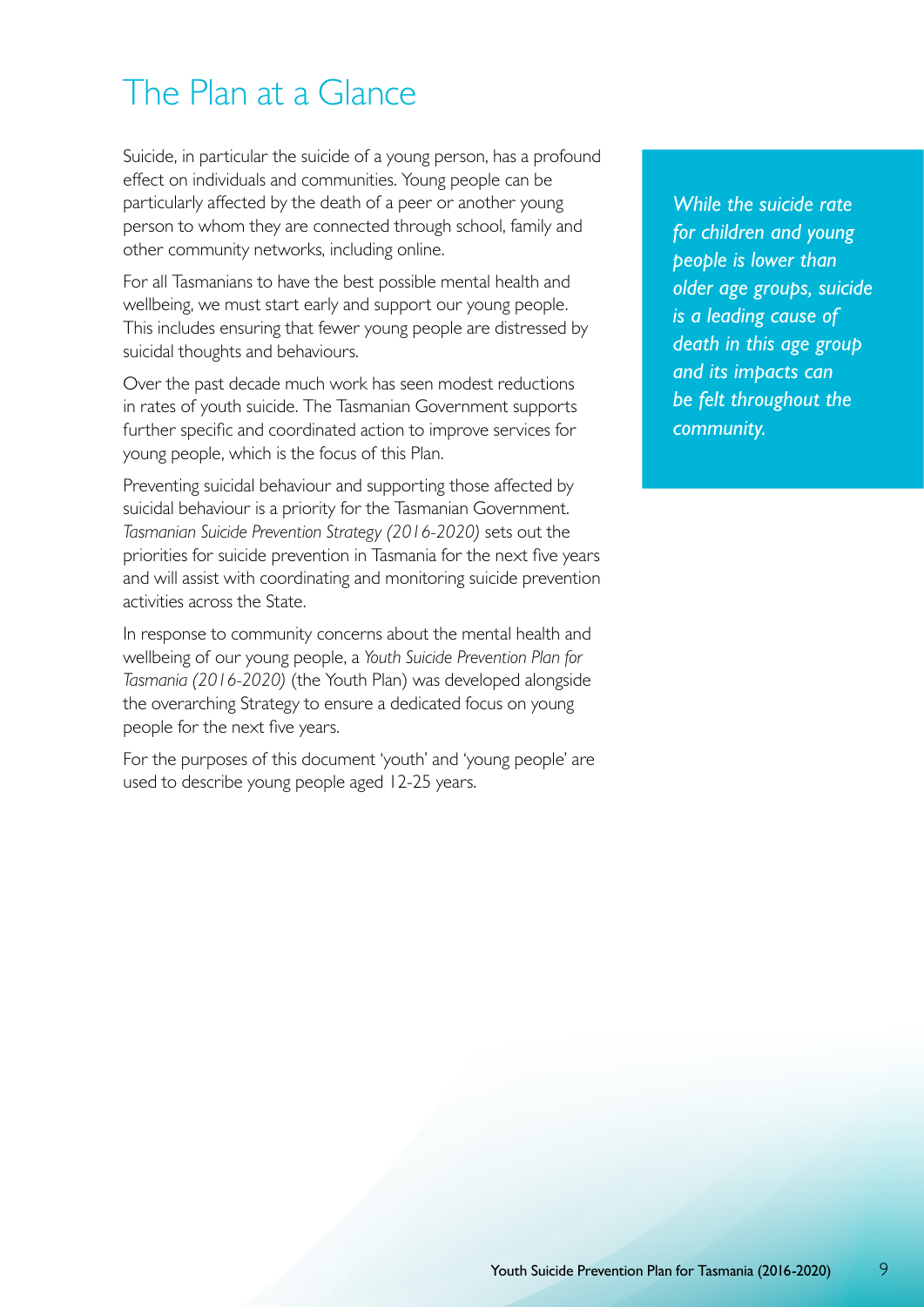### Our goal

To reduce suicide, suicidal behaviour and the impact on young people in Tasmania.

#### Key actions

To support the priorities set under *Tasmanian Suicide Prevention Strategy (2016-2020)*, the following key actions for youth suicide prevention have been set for the period 2016-2020:



#### Implementing the Plan

Preventing youth suicide and suicidal behaviour is a priority for the Tasmanian Government. The Youth Plan provides evidence-based guidance on the priority areas for the next five calendar years.

The five Key Actions and supporting activities have been identified as immediate to short-term priorities (within 1 year); mediumterm priorities (within 2-3 years) and opportunities for further consideration in the longer-term (within 4-5 years) and are outlined in the Plan (pp 18-27).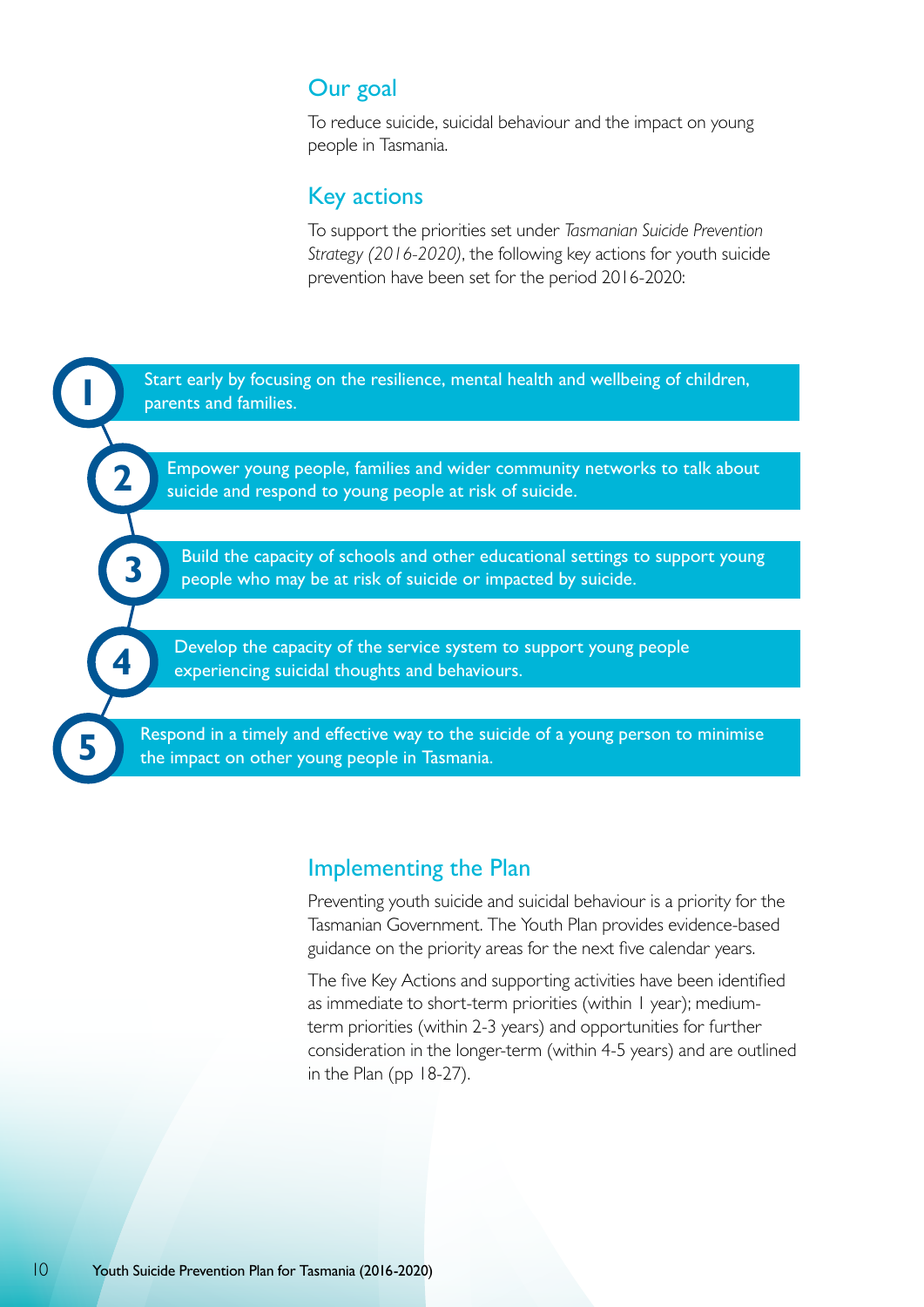The Youth Plan includes a range of activities that have been prioritised for implementation including supporting Child Safe Organisations (through the Commissioner for Children) to prevent and detect all forms of abuse against children; ensuring young people who have attempted suicide have a personalised comprehensive plan for ongoing management and support; and focusing on children in out-of-home care and their carers to ensure they have access to programs that build skills and resilience.

The Tasmanian Government will evaluate and monitor progress during the term of the Plan to determine whether the actions we are taking are delivering the desired outcomes. We will continue to adapt and improve our actions, taking into account any lessons learned through the monitoring and evaluation process. As a result, the medium to long term actions outlined in the Plan may need to be revised, in the context of evaluation outcomes and future investment priorities.

Overall responsibility for implementing and monitoring this Plan and the supporting key actions rests with the Department of Health and Human Services (DHHS), with strategic advice provided through two forums:

- The Tasmanian Suicide Prevention Committee (TSPC); and the
- **Tasmanian Suicide Prevention Community Network** (TSPCN).

The membership of the TSPC will be reviewed and re-established to ensure it aligns with the new strategic direction for suicide prevention in Tasmania. The TSPC will provide for the formation of time-limited working groups to support implementation of the Youth Plan.

Primary Health Tasmania (PHT) will have a key role as a member of the TSPC to ensure that Tasmania can leverage national mental health and suicide prevention reforms and available resources to complement regional approaches to youth suicide prevention.

The Youth Network of Tasmania (YNOT) is well-placed to provide ongoing strategic advice on the implementation of the actions outlined in the Youth Plan with input from young people a key feature of this advice.

The TSPCN is a community network open to all Tasmanians with an interest in building the capacity of communities to respond to suicide and to work proactively to prevent suicide.

DHHS will provide an annual report to the Minister for Health on progress against the key actions outlined in the Youth Plan.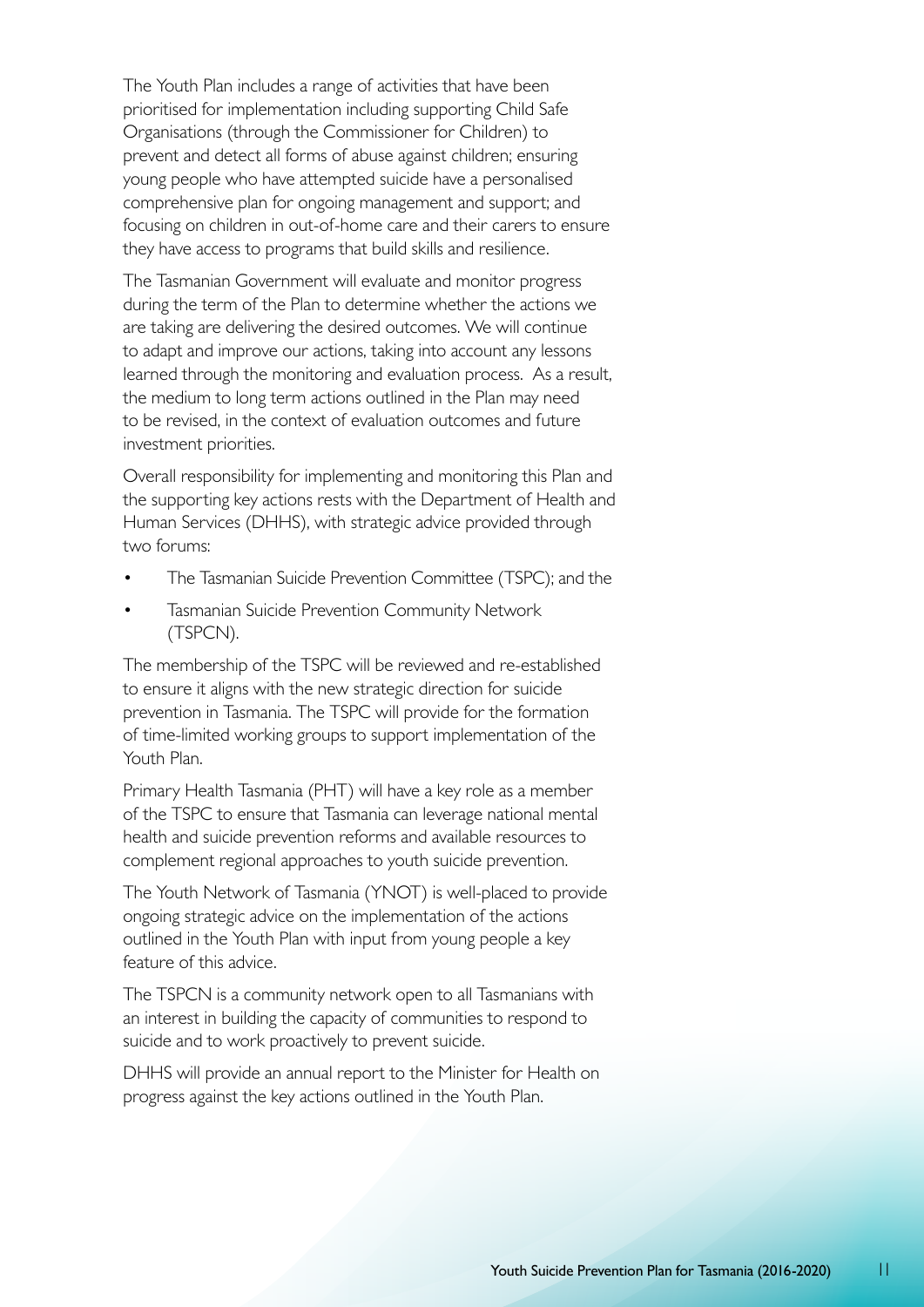## Evaluating the Plan

*The Tasmanian Suicide Prevention Strategy (2016-2020)* outlines our approach to evaluation which will be used to assess the overall appropriateness, effectiveness and impact of the Strategy as a whole, the supporting Plans and also of individual priorities. Below is a representation of the evaluation framework for youth actions in this Plan.

|                                                                                                                      |                                                                 |                                                                                                     | <b>Actions</b>                                                                   |                                                                                        |                                                                                                                       |                                                              |
|----------------------------------------------------------------------------------------------------------------------|-----------------------------------------------------------------|-----------------------------------------------------------------------------------------------------|----------------------------------------------------------------------------------|----------------------------------------------------------------------------------------|-----------------------------------------------------------------------------------------------------------------------|--------------------------------------------------------------|
| Start early                                                                                                          | Empower young<br>people, families<br>and communities            |                                                                                                     | Build the capacity<br>of schools                                                 |                                                                                        | Develop the<br>capacity of the<br>service system                                                                      | Respond effectively<br>to the suicide of a<br>young person   |
|                                                                                                                      |                                                                 |                                                                                                     |                                                                                  |                                                                                        |                                                                                                                       |                                                              |
|                                                                                                                      |                                                                 |                                                                                                     | Short-term effects                                                               |                                                                                        |                                                                                                                       |                                                              |
| Access to interventions<br>(existing and new) that build<br>resilience and wellbeing of<br>children and young people |                                                                 | Increased ability to recognise<br>suicidal behaviour, talk about it<br>and respond appropriately    |                                                                                  |                                                                                        | Increased service integraton,<br>early access to services and<br>improved care for young people<br>and their families |                                                              |
|                                                                                                                      |                                                                 |                                                                                                     |                                                                                  |                                                                                        |                                                                                                                       |                                                              |
| Long-term effects                                                                                                    |                                                                 |                                                                                                     |                                                                                  |                                                                                        |                                                                                                                       |                                                              |
| Improved capacity for<br>workforces and communities to<br>support the mental health and<br>wellbeing of young people |                                                                 | Improved capacity for the<br>service system to respond to<br>suicidal behaviours of<br>young people |                                                                                  | Improved responses to<br>young people, families and<br>communities following a suicide |                                                                                                                       |                                                              |
|                                                                                                                      |                                                                 |                                                                                                     |                                                                                  |                                                                                        |                                                                                                                       |                                                              |
| <b>Outcomes</b>                                                                                                      |                                                                 |                                                                                                     |                                                                                  |                                                                                        |                                                                                                                       |                                                              |
| Reduced rates of<br>youth suicide                                                                                    | Reduced rates of<br>suicidal behaviour<br>among young<br>people |                                                                                                     | Young people<br>are connected to<br>families, and/or<br>education<br>and/or work |                                                                                        | Reduced impact of<br>suicidal behaviour                                                                               | Better mental health<br>and wellbeing for<br>Tasmanian youth |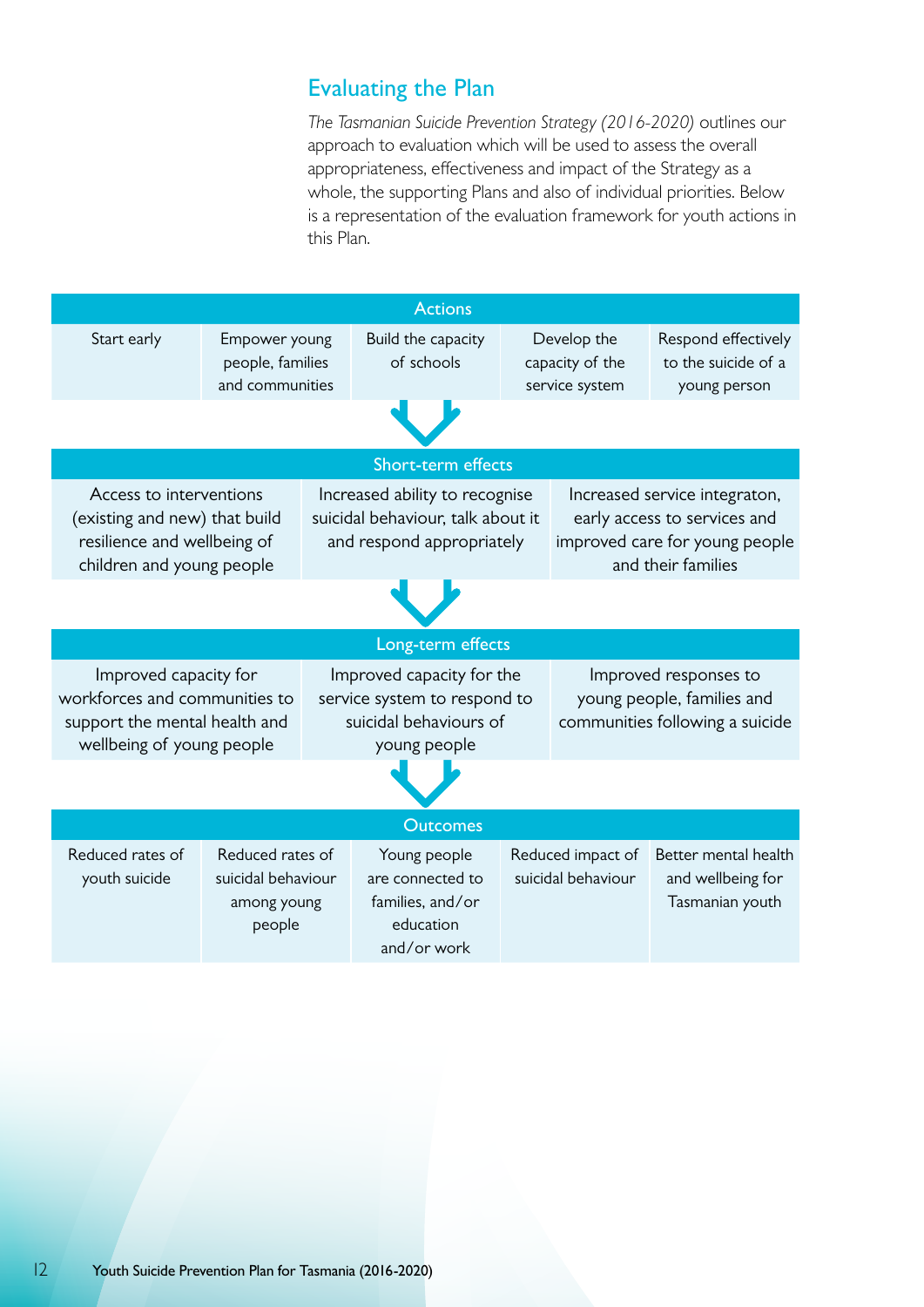# The Tasmanian Context

### Youth suicide and its impacts

Preliminary data from 2013 indicates that the rate of suicide of young people aged between 15 and 24 years in Tasmania was 13.8 per 100 000, compared to 11.2 per 100 000 nationally.(1)<sup>1</sup>

Suicide rates for children and young people 5-17 years were investigated for the first time in 2015. Data indicate that for the period 2009-2013, the suicide rate for Tasmanian children and young people aged between 5 and 17 years was 3.1 per 100,000 compared to 2.1 nationally for the same period (1).

Suicide remains the leading cause of death for young people in Australia, however it is important to acknowledge that national youth suicide rates have been declining since the late 1990s (see Figure 1).



1 Preliminary data refers to the process completed by the Australian Bureau of Statistics when collecting the data on suicide deaths. Since 2007 coronial data collected by the ABS has been revised over a two year period, following the release of preliminary data, to allow for additional time for cases to be investigated and cause of death to be determined.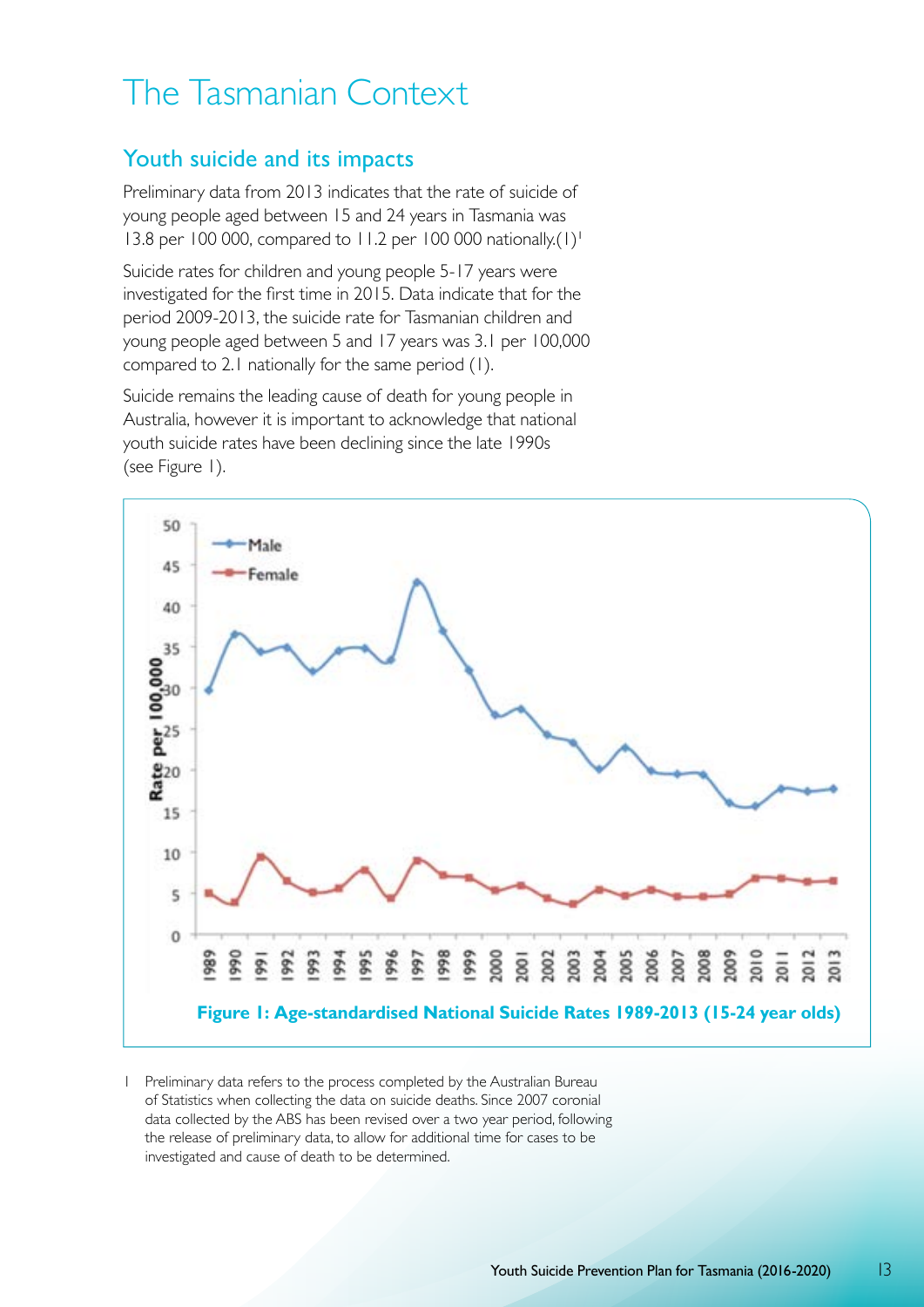"Children are more resilient than we give them credit for."

Young person

"Young people approach those they identify as most supportive… not necessarily health professionals."

Young person

"Schools need to be proactive…we need to focus on young people's wellbeing."

Launceston stakeholder

"The challenges related to youth suicide are very specific to youth and need to be separated from adult and older person groups. The end result is the same – keeping people safe and alive."

Hobart stakeholder

There is currently no data available regarding rates of suicide attempt or self-harm hospitalisation (how suicide attempts are often recorded and analysed) specific to young people in Tasmania. The Australian Institute of Health and Welfare (2) did however report that hospitalisation due to intentional self-harm was highest in younger age groups (15-19 years of age) and increased more than other age groups between 1999-2000 and 2011-2012. It is important to note that many suicide attempts do not result in hospitalisation or are not captured in hospital data so all rates should be interpreted with caution.

## What Tasmanians said

The Tasmanian Youth Forum (TYF), an initiative of the Youth Network of Tasmania (YNOT) identified the views and ideas of young people through the *Mental Health Matters* Statewide Youth Forum and accompanying *Mental Health Matters* online survey. The Forum and Survey were conducted to provide young people with the opportunity to discuss mental health and wellbeing in a solutions focused manner.

Findings from the *Tasmanian Youth Forum Mental Health Matters Forum: What Young People Said Report* (The Report) (3) indicated that young people are thinking about the influences and issues in their lives that impact their mental health and wellbeing. The Report also found that young people are using a combination of self-care techniques and professional supports for assistance with their mental health. Young people were able to identify a range of services and organisations that support their mental health, and also suggested areas that could be expanded or improved to support their wellbeing.

Young people had some creative ideas on what they would like to see put in place in the future. Many of these ideas did not involve the development of new resources, but the expansion and further utilisation of resources already in place.

The Report suggested that young people were not aware of some resources and services that are already available. This indicates the need for more information about the availability and location of existing resources, and encouragement to access these resources.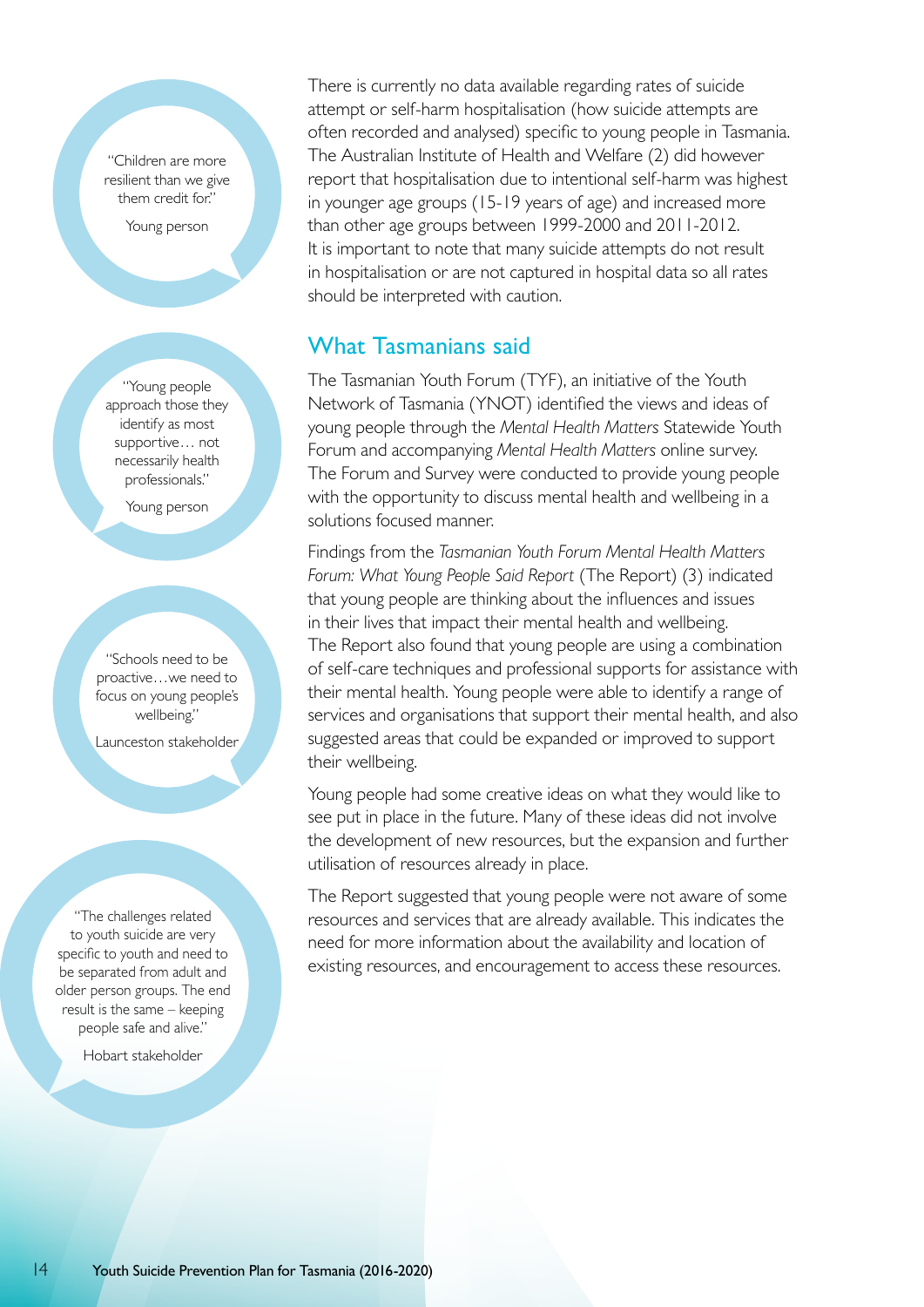To inform the development of the *Tasmanian Suicide Prevention Strategy (2016-2020)* and the Youth Plan, a series of consultations were conducted in Tasmania including an online survey, stakeholder workshops, key informant interviews and community focus groups across the North, North West and Southern regions of Tasmania.

Consultation participants included young people, carers, members of the culturally and linguistically diverse (CALD) community, members of the lesbian, gay, bisexual, transgender and intersex (LGBTI) community and members of the Aboriginal and Torres Strait Islander (ATSI) community, representatives from organisations or service providers involved in the delivery of suicide prevention, crisis intervention and/or bereavement work, working in mental health, health administration, corrections, emergency services, child and youth services, community services, education, research organisations and other relevant sectors across government and non-government.

Hearing from Tasmanian young people and from the people who live with, work with and support young people helped inform the actions and approaches outlined in this Youth Plan.

#### Key recommendations from the service sector

- ✓ Support the education system to play a central role in suicide prevention.
- ✓ Invest in technology for providing services and connecting young people to services.
- ✓ Ensure continuity of care between child, youth and adult support systems.
- ✓ Empower young people to be leaders through meaningful inclusion, collaboration and joint decision-making.

#### Key recommendations from young people

- Focus on early intervention for mental health, not just access to services in a crisis.
- ✓ Support young people through periods of development and transition (such as leaving school, graduating from high school to college, transitioning from school to workforce, college to university) as they are risk periods for young people.
- ✓ Support young people to access services, both online services and face-to-face.
- ✓ Deliver age appropriate education in schools to support young people to make healthy choices to protect and promote their mental health.
- ✓ Encourage families, parents and teachers to build their understanding of both mental health and suicide prevention.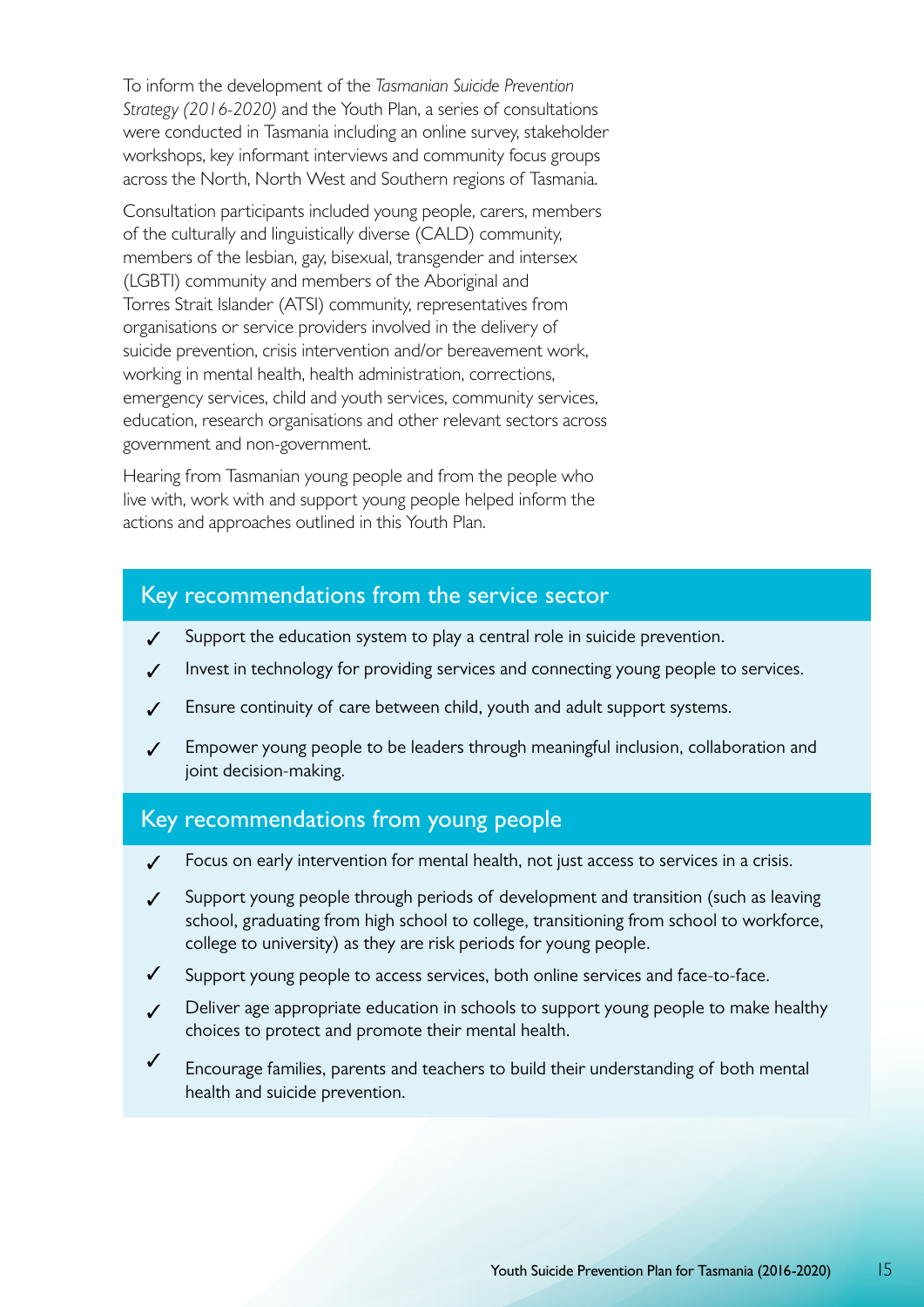# A Youth-Focused Approach

## The evidence

An evidence review was conducted to inform the development of this Plan (4, 5). It provided a comprehensive review of the latest research, both published and underway, in the field of suicide prevention as it relates to young people.

Overall, the review supported the need for a multi-faceted approach with a range of complementary actions that further build the capacity of young people and their families and those who work with them; educational and awareness programs; and the availability of evidence-based services to intervene with those experiencing suicidal thoughts and behaviours.

The Tasmanian Government has underpinned the actions, approaches and interventions in this Plan with existing and emerging evidence including:

- Multi-modal approaches combining awareness programs for young people, gatekeeper training and enhanced treatment and referral;
- Education and awareness programs in schools focused on building skills and resilience;
- Gatekeeper training programs for settings where young people learn, work and interact with others as well as training programs for GPs and other health providers (as provided for in the *Suicide Prevention Workforce Development and Training Plan for Tasmania (2016-2020))*;
- Individual interventions for those at risk including cognitive behaviour therapy and dialectical behaviour therapy approaches;
- Online and social-media platforms for interventions;
- Interventions to reduce the risk of suicide clusters.

## The policy context

Recent reports addressing the mental health and wellbeing of children and young people highlighted the need to work across sectors and the need for early intervention to ensure happy and healthy children and young people now as well as happy and healthy adults in the future (6-8).

The Youth Plan covers young people aged 12-25 years. Whilst there is considerable evidence relating to suicide prevention in young people, there is growing recognition of the need to consider suicide prevention activities, focusing on resilience and wellbeing, from the first years of a child's life. Early intervention and suicide prevention across the lifecycle is a focus of the Youth Plan.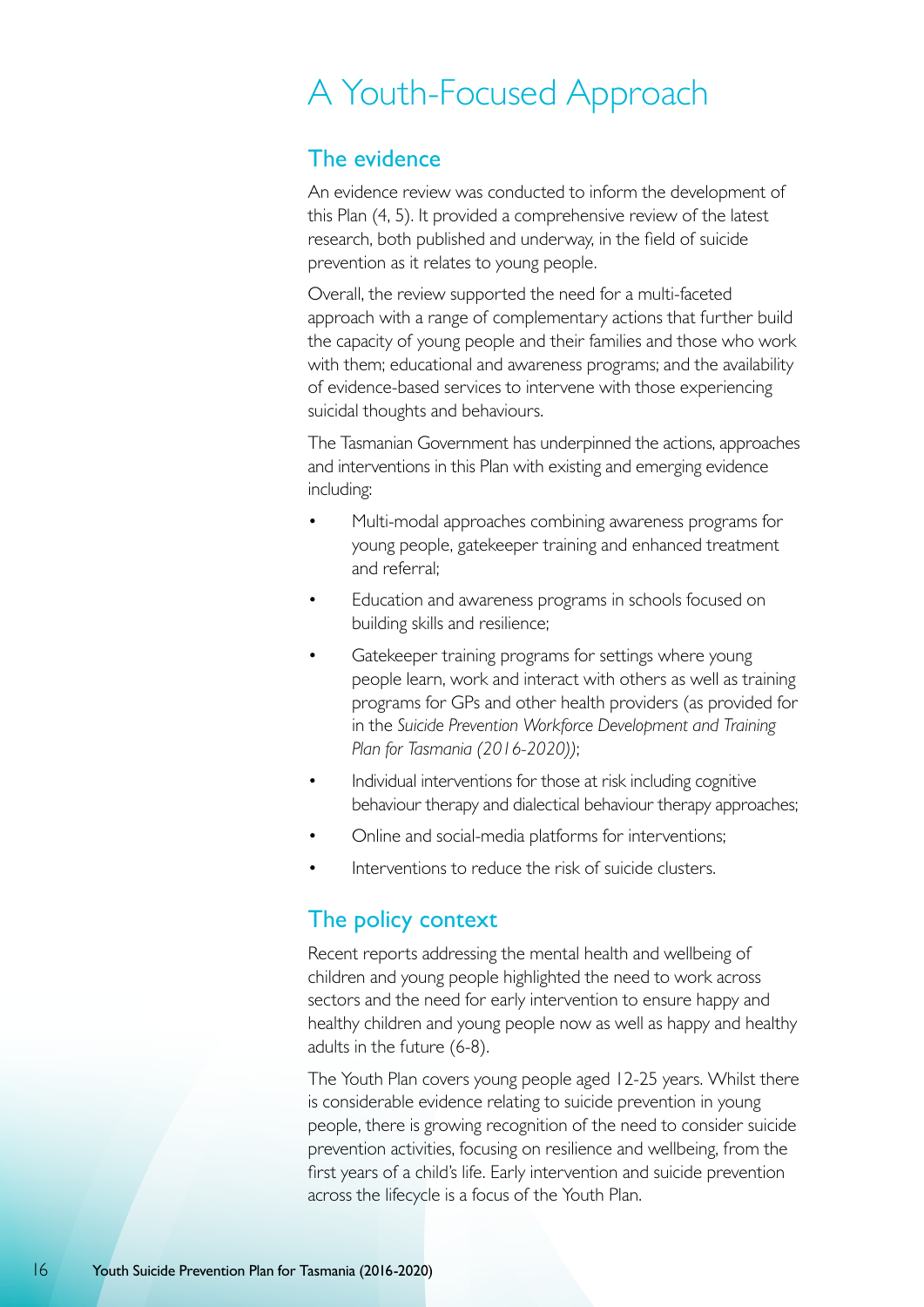The Youth Plan sets out actions that focus on young people and their families and those who work with young people. It sits alongside the overarching strategy, *Tasmanian Suicide Prevention Strategy (2016-2020)* and includes actions from the Rethink Plan.

The Fifth National Mental Health Plan (including suicide prevention) will be released during 2016. If necessary the *Tasmanian Suicide Prevention Strategy (2016-2020)* and the Youth Plan will be adapted to reflect the new national direction.

### Our approach to preventing youth suicide

Youth suicide is a public health issue that requires coordinated and combined efforts from all levels of government, health care systems, frontline health and community workers, workplaces, schools and other educational settings, community groups, the media, as well as individuals, families and communities.

This Youth Plan requires an all of government, all-of-service system and whole-of-community approach to the prevention of suicide. This includes (but is not limited to):

- ✓ Young people in Tasmania, including young people with lived experience of suicidal thoughts and behaviours;
- ✓ Families and friends of young people who have direct experience of suicide;
- ✓ The Youth Network of Tasmania (YNOT);
- ✓ Child and adolescent health and mental health services as well as alcohol and other drug services;
- ✓ Community sector organisations providing youth services, youth mental health services and a range of other support services;
- ✓ The primary health sector providing services through general practitioners, mental health nurses, occupational therapists, private psychologists and psychiatrists;
- ✓ The education sector in Tasmania including early childhood education and care services, primary schools, secondary schools, vocational education and training, the tertiary sector and other Registered Training Organisations (RTOs);
- ✓ Services which interact with young people who may be at risk, for example, youth and adult (for young people over 18 years) justice, child protection, family violence services, out-of-home care providers, youth homelessness services, ATSI, CALD and LGBTI services supporting young people, Legal Aid, courts and victim support services;
- ✓ Private hospitals and private providers;
- ✓ The business community in Tasmania, especially those who employ young people;
- National partners who can support implementation of the Youth Plan in Tasmania.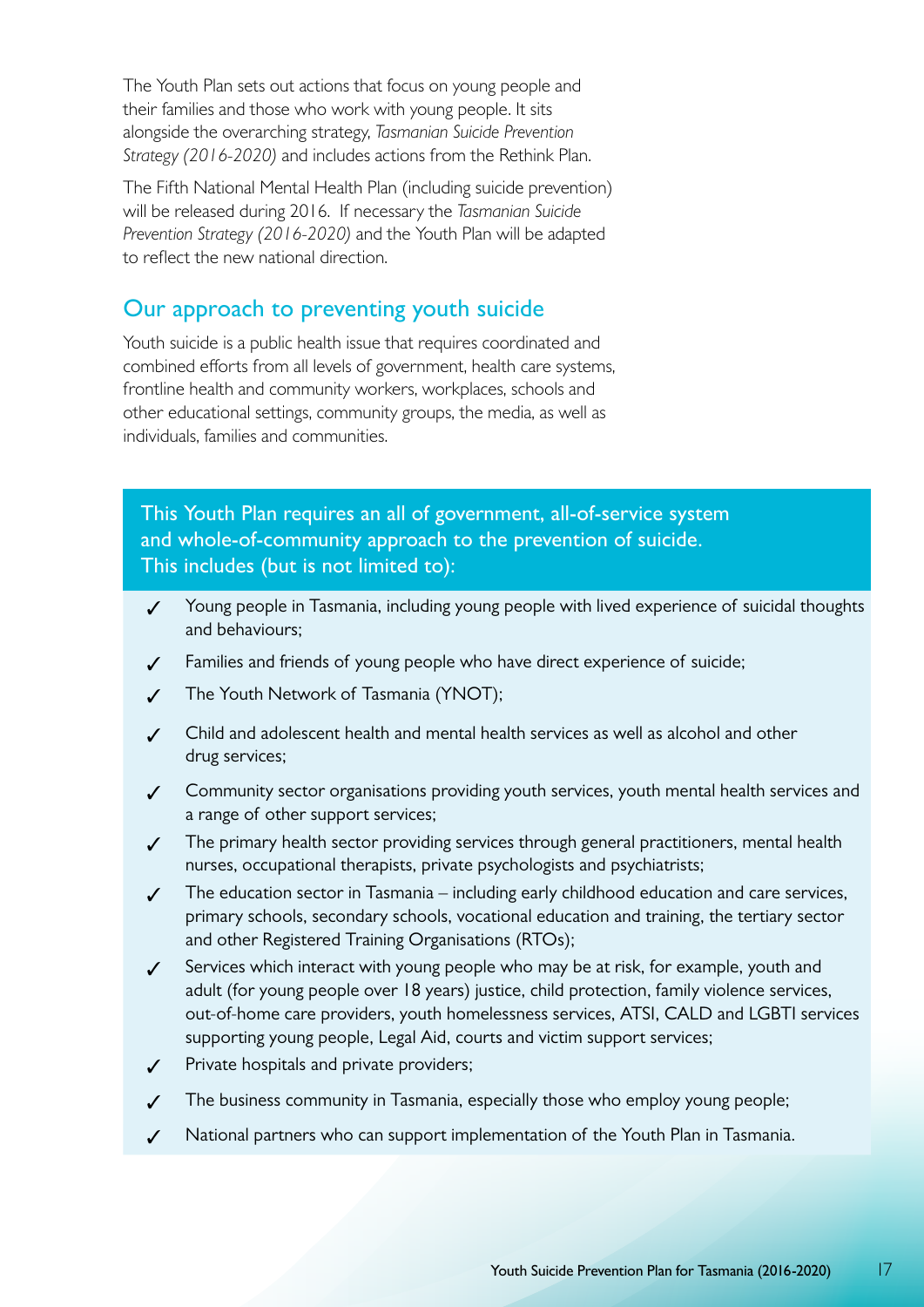# Taking Action

## Key Action 1

Start early by focusing on the resilience, mental health and wellbeing of children, parents and families.

#### Why has this been prioritised?

- ✓ Childhood is regarded as one of the best times to focus on building resilience and preventing mental health, drug and alcohol, and other problems including suicidal behaviour in young people and adults (7,8).
- ✓ Interventions targeted at infants, children and their families have been shown to have a positive impact on health and wellbeing across a person's lifetime and provide a good return on investment (8).
- Strategies to improve the mental health and wellbeing of children and families have been prioritised under the Rethink Plan in Tasmania.

Young people identified the important role of families in suicide prevention and the broader promotion of wellbeing for children and young people.

Both young people and service providers discussed the need to provide better support and education to families and the broader community, including increasing the dissemination of information about suicide prevention providers.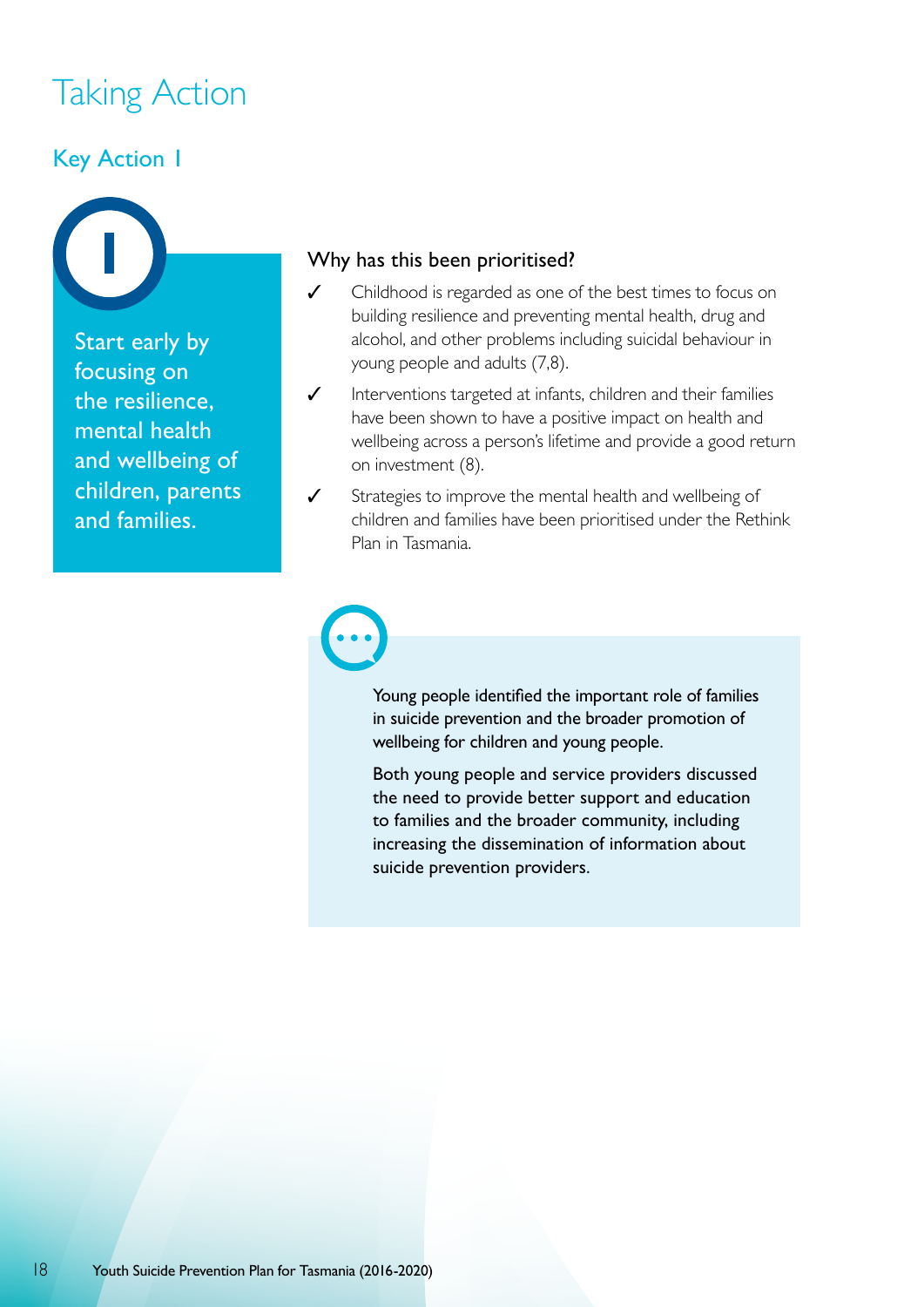## Activities

|                  | Key Action I:<br>Start early by focusing on the resilience, mental health<br>and wellbeing of children, parents and families.                                                                                            | <b>Timeframe</b>           |
|------------------|--------------------------------------------------------------------------------------------------------------------------------------------------------------------------------------------------------------------------|----------------------------|
| 1.1              | Support Child Safe Organisations (through the Commissioner<br>for Children) to prevent and detect all forms of abuse against<br>children - including physical, sexual and emotional abuse.                               | Immediate to<br>short-term |
| 1.2              | Focus on children in out-of-home care and their carers to<br>ensure they have access to programs that build skills and<br>resilience.                                                                                    | Immediate to<br>short-term |
| $\overline{1.3}$ | Explore opportunities for children in out-of-home care to have<br>priority access to mental health and health services.                                                                                                  | Medium-term                |
| $\overline{1.4}$ | Develop clear referral pathways and service maps for children<br>and families where a child has an emerging behavioural,<br>conduct or developmental problem to facilitate early<br>intervention by specialist services. | Medium-term                |
| 1.5              | Support the implementation of the Australian Government's<br>reform initiative, 'Joined up Support for Child Mental Health'. <sup>2</sup>                                                                                | Medium-term                |
| 1.6              | Implement and evaluate programs to support children of<br>parents with a mental illness and siblings of children with<br>mental health and behavioural problems.                                                         | Medium-term                |
| 1.7              | Implement and evaluate resilience programs that support<br>children, families and new parents in adverse circumstances;<br>for example childhood illness, sudden death - including suicide<br>and family breakdown.      | Medium-term                |

2 Australian Government Response to Contributing Lives, Thriving Communities – Review of Mental Health Programmes and Services, November 2015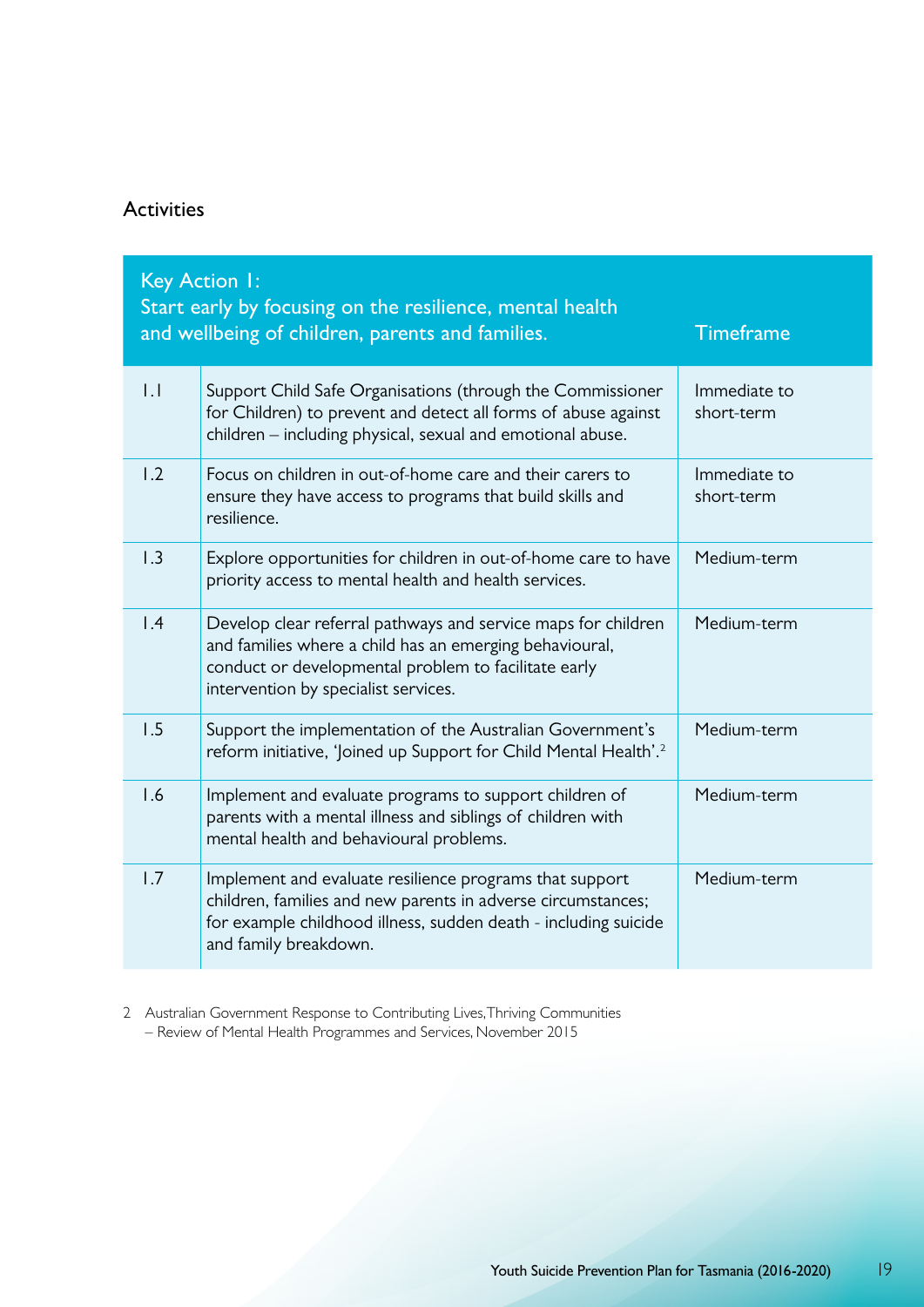## Key Action 2



Empower young people, families and wider community networks to talk about suicide and respond to young people at risk of suicide.

#### Why has this been prioritised?

- ✓ Peers, families and communities have a role in suicide prevention, but often people are unsure about how to talk about suicide safely (9).
- ✓ The use of technology as a way of "talking" and connecting is ever increasing. It is important that suicide prevention activities include the use of social media, particularly when supporting young people to talk about suicide (4,5).
- ✓ Evidence is emerging that suggests online platforms, including social media, hold potential in treating and responding to suicidal ideation (4,5). The Report of the National Review of Mental Health Programmes and Services (6) strongly recommended integrating and using technology as a preventative and treatment option.

Both young people and service providers highlighted the need for greater use of technology in suicide prevention activities and when connecting young people to services.

Taking suicide prevention work to the places young people go (including online) was highlighted as a priority by young people and those who work with them.

Young people reported wanting to play a greater role in suicide prevention, particularly with their peers.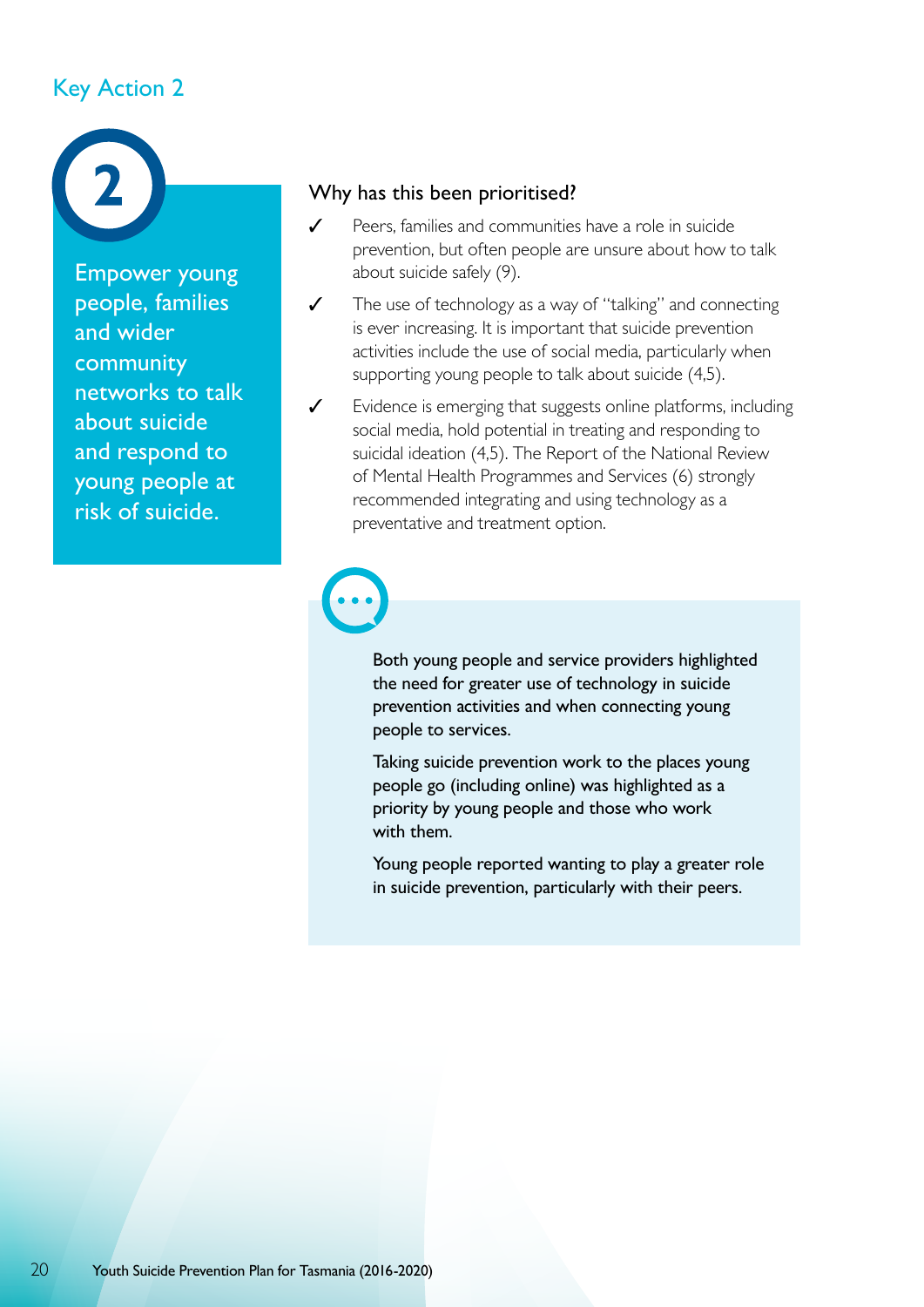### Activities

| <b>Key Action 2:</b><br>Empower young people, families and wider community<br>networks to talk about suicide and respond to young<br><b>Timeframe</b><br>people at risk of suicide. |                                                                                                                                                                                                                                                                                                                                                       |                            |  |
|-------------------------------------------------------------------------------------------------------------------------------------------------------------------------------------|-------------------------------------------------------------------------------------------------------------------------------------------------------------------------------------------------------------------------------------------------------------------------------------------------------------------------------------------------------|----------------------------|--|
| 2.1                                                                                                                                                                                 | Develop messages to support the prevention of youth suicide<br>as part of the new Tasmanian Mental Health and Suicide<br>Prevention Communications Charter, with the involvement<br>of Tasmanian youth. (See Action 9.2 of the Tasmanian Suicide<br>Prevention Strategy (2016-2020)).                                                                 | Immediate to<br>short-term |  |
| 2.2                                                                                                                                                                                 | Disseminate evidence-based information on talking to young<br>people about suicide through educational settings, community<br>services, family networks and other community settings.<br>This activity should use existing networks such as the<br>Tasmanian Suicide Prevention Community Network (TSPCN)<br>and YNOT.                                | Medium-term                |  |
| 2.3                                                                                                                                                                                 | Develop (or disseminate) resources for young people to<br>understand how to talk about suicide with each other – with a<br>focus on supporting safe discussion following a suicide death,<br>including guidelines for online discussion and memorials.<br>This needs to engage young people and link with youth<br>networks and postvention services. | Medium-term                |  |
| 2.4                                                                                                                                                                                 | Develop and test suicide prevention messages that could form<br>part of an online campaign implemented by young people to<br>support each other when they see concerning posts online.<br>These messages need to engage young people and link with<br>youth networks and support services.                                                            | Longer-term                |  |
| 2.5                                                                                                                                                                                 | Implement approaches to engage and support young people<br>who are disconnected or at risk of becoming disconnected<br>from family, school or work through partnerships with<br>'Youth at Risk' and homelessness services, and investigate<br>the development of an online youth mentoring program<br>connecting community leaders and young people.  | Longer-term                |  |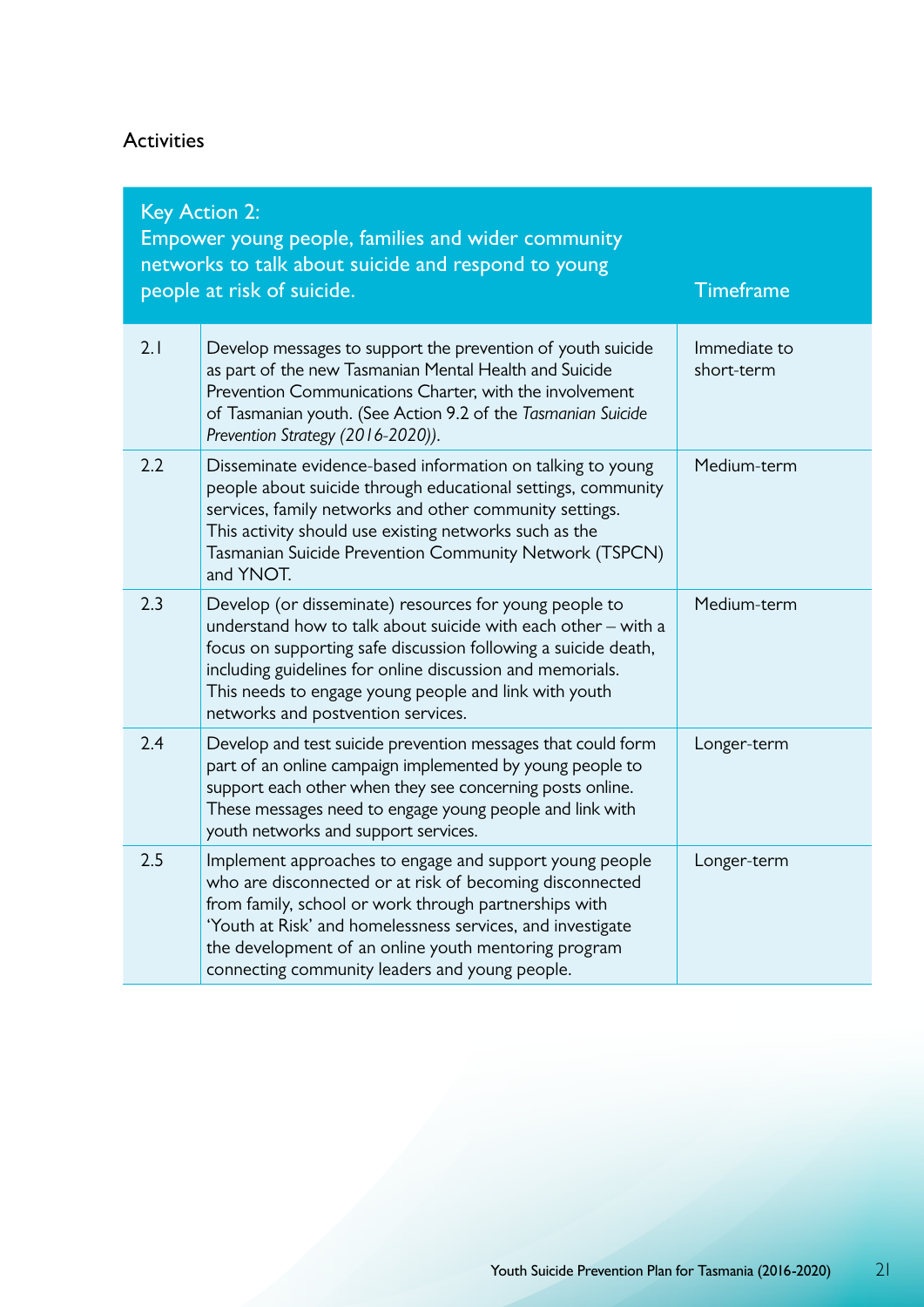## Key Action 3



Build the capacity of schools and other educational settings to support young people who may be at risk of suicide or impacted by suicide.

#### Why has this been prioritised?

- ✓ There is growing evidence to suggest that the delivery of education and awareness programs in schools (that are appropriate for the whole school population) can be effective and are safe to deliver (4).
- ✓ The Australian Government recently announced the 'Joined up Support for Child Mental Health' initiative to achieve a single integrated school-based mental health program and create more effective interventions for child mental health from early years to adolescence.<sup>3</sup>
- ✓ It is important for Tasmania to align with the national reform agenda and develop an agreed plan for the coverage of mental health and suicide prevention in Tasmanian primary and secondary schools, colleges and tertiary settings that is evidence-based and fits within both the nationally endorsed curriculum and the role of schools in supporting the mental health and wellbeing of students.

Both young people and service providers across Tasmania strongly advocated for an increased role for schools in suicide prevention. The need to train and support teachers and other support staff was also highlighted.

The opportunity for school sectors to work in partnership to support suicide prevention was viewed as an important component of a more proactive suicide prevention program.

3 Australian Government Response to Contributing Lives, Thriving Communities – Review of Mental Health Programmes and Services, November 2015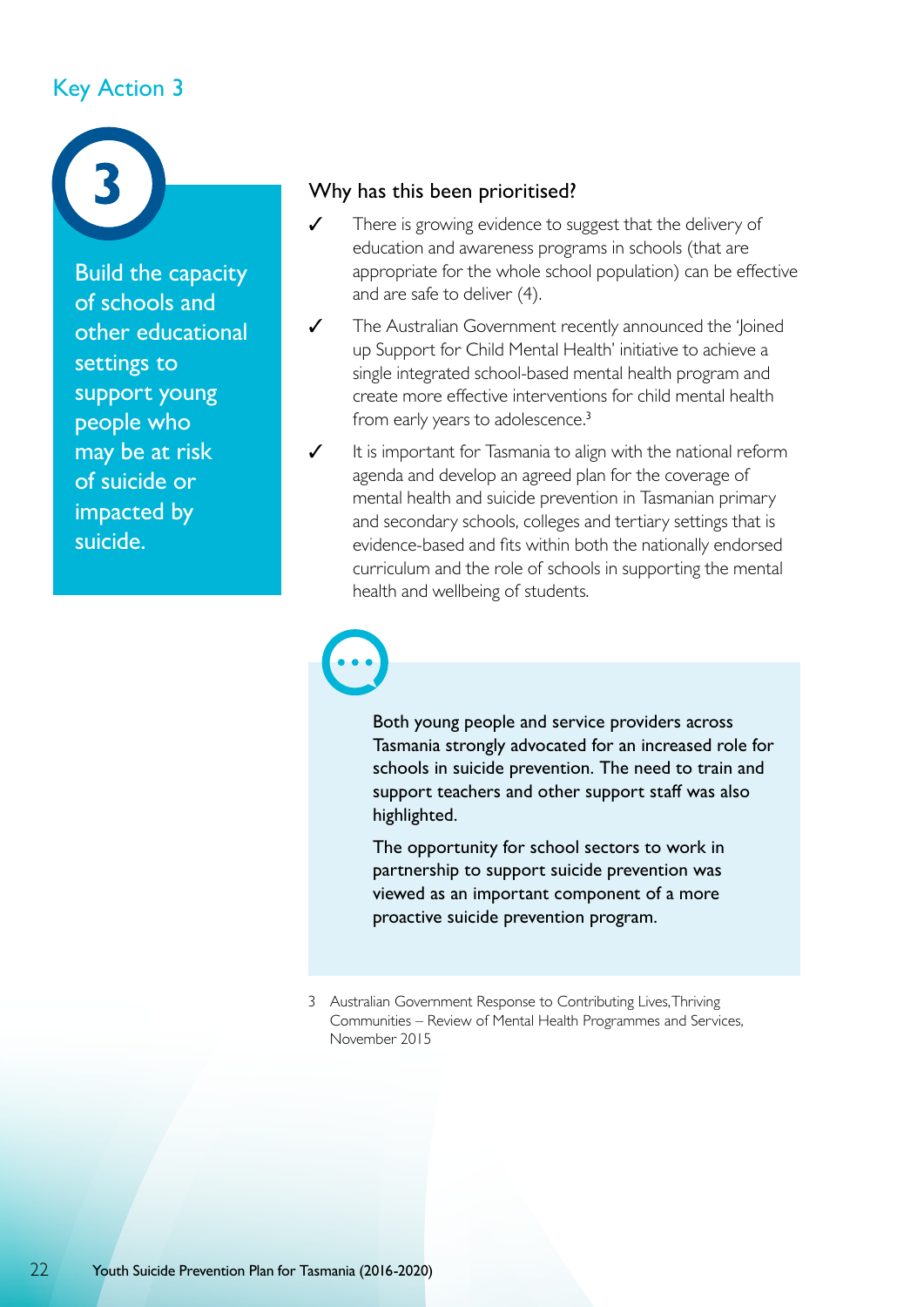### Activities

| <b>Key Action 3:</b><br>Build the capacity of schools and other educational<br>settings to support young people who may be at risk of<br>suicide or impacted by suicide.<br><b>Timeframe</b> |                                                                                                                                                                                                                                                                                                                                                                                                                                                                     |                            |  |  |
|----------------------------------------------------------------------------------------------------------------------------------------------------------------------------------------------|---------------------------------------------------------------------------------------------------------------------------------------------------------------------------------------------------------------------------------------------------------------------------------------------------------------------------------------------------------------------------------------------------------------------------------------------------------------------|----------------------------|--|--|
| 3.1                                                                                                                                                                                          | Review membership of the Tasmanian Mental Health in Schools<br>Reference Group and support its capacity to have an active role<br>in advising and overseeing actions to support suicide prevention<br>in Tasmanian schools (with linkages to the TSPCN).                                                                                                                                                                                                            | Immediate to<br>short-term |  |  |
| 3.2                                                                                                                                                                                          | Develop (or review) a framework for Tasmania that lists a range<br>of endorsed programs and approaches for primary schools and<br>secondary schools that line up with the research evidence, the<br>nationally endorsed curriculum, and the Commonwealth-funded<br>mental health and schools program. This framework will outline<br>the role of education, school health nurses, health and other<br>service providers and the connections between these services. | Immediate to<br>short-term |  |  |
| 3.3                                                                                                                                                                                          | Establish a process for the endorsement of suicide prevention<br>or postvention programs and content in schools consistent with<br>education curriculum requirements and evidence (existing and<br>emerging).                                                                                                                                                                                                                                                       | Immediate to<br>short-term |  |  |
| 3.4                                                                                                                                                                                          | Support local implementation of nationally funded school mental<br>health programs across Tasmanian schools including the new<br>Australian Government approach to school-based mental health<br>initiatives currently under development as part of the 'Joined<br>Up Support for Child Mental Health' initiative announced in<br>response to the national Mental Health Commission Review<br>(links with action 3.2).                                              | Medium-term                |  |  |
| 3.5                                                                                                                                                                                          | Engage and support the vocational education and training and<br>tertiary sectors to identify ways to support students through<br>effective policies, programs and support services. This should<br>follow the schools approach and integrate mental health, suicide<br>prevention and suicide postvention.                                                                                                                                                          | Medium-term                |  |  |
| 3.6                                                                                                                                                                                          | Explore opportunities to integrate online programs and<br>therapies into student learning support systems in secondary<br>schools, vocational education and training and tertiary sectors.                                                                                                                                                                                                                                                                          | Longer-term                |  |  |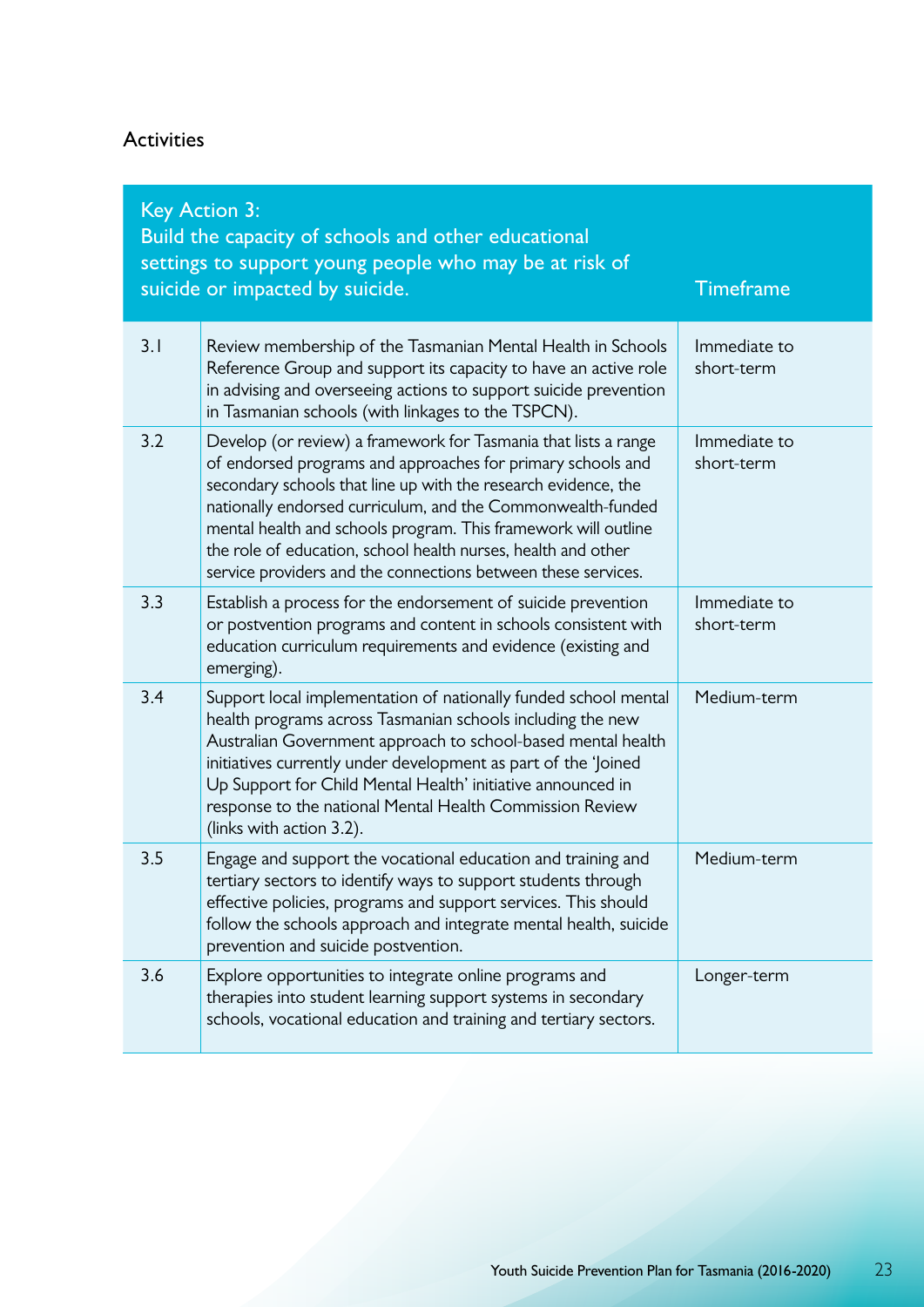## Key Action 4



Develop the capacity of the service system to support young people experiencing suicidal thoughts and behaviours.

#### Why has this been prioritised?

- ✓ Youth suicide prevention should not occur in isolation. It is a key component of mental health reform more broadly and needs to link with other statewide strategies, including the overarching *Tasmanian Suicide Prevention Strategy (2016-2020).*
- ✓ Any suicide prevention plan needs to prioritise cost-effective and evidence-based approaches that focus on intervening as early as possible, as well as approaches that address risk and protective factors for young people (4,5).
- ✓ The establishment of the Tasmanian Health Service presents an opportunity to establish a single statewide public mental health system with linkages among health, mental health, alcohol and other drugs, and the primary care services. It also provides an opportunity to strengthen the capacity of child and youth services and processes for working with young people who are at risk of suicide.

Service providers identified that there was a shortage of appropriate services for young people who may be at risk of suicide or experiencing suicidal behaviour. The need to ensure continuity of care between child and adult systems (including health, justice and housing) was also discussed as a priority.

Young people suggested that services needed to be more responsive to the needs of young people and provide support in the format or place a young person wanted it.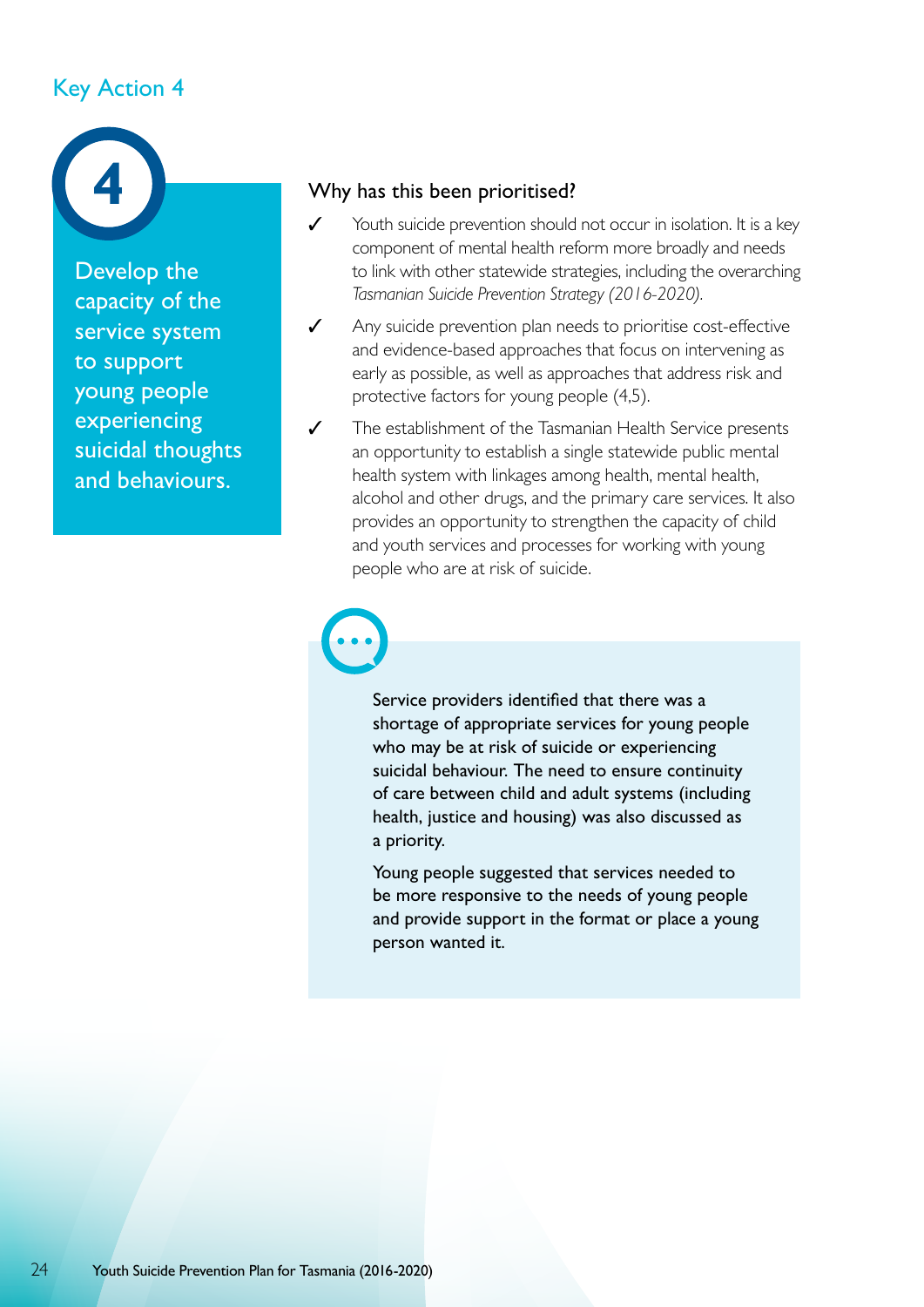#### Activities

| behaviours. | <b>Key Action 4:</b><br>Develop the capacity of the service system to support<br>young people experiencing suicidal thoughts and                                                                                                                                                                                                                                                 | <b>Timeframe</b>           |
|-------------|----------------------------------------------------------------------------------------------------------------------------------------------------------------------------------------------------------------------------------------------------------------------------------------------------------------------------------------------------------------------------------|----------------------------|
| 4.1         | Develop and promote an updated register of GPs and private<br>psychologists with specific skills and interest in youth mental<br>health and suicide prevention.                                                                                                                                                                                                                  | Immediate to<br>short-term |
| 4.2         | Ensure young people who have attempted suicide have a<br>personalised comprehensive plan for ongoing management and<br>support that includes the role of health services, family, friends,<br>school or workplaces, and other agencies and community<br>supports.                                                                                                                | Immediate to<br>short-term |
| 4.3         | Develop a specific youth suicide prevention Pathway (as part<br>of the Tasmanian Health Pathways Primary Health Tasmania<br>initiative) for Tasmania that considers the diversity of young<br>people and connects primary care services to specialist child and<br>youth mental health services, other community supports and<br>effective online treatment and support options. | Medium-term                |
| 4.4         | Identify e-health and e-therapy options to be included in service<br>delivery approaches for young people in Tasmania and pilot<br>their integration into the service system - including a focus on<br>e-therapies for depression, anxiety, self-harm and substance use,<br>and technologies that can support protective factors such as sleep,<br>exercise and nutrition.       | Longer-term                |
| 4.5         | Investigate the implementation of shared data, data systems and<br>communication protocols across health and other government<br>settings to ensure better documentation, and the ongoing<br>management and support of young people at risk of suicide.                                                                                                                          | Longer-term                |
| 4.6         | Consider the feasibility of redeveloping the child and adolescent<br>mental health service system (in line with Rethink Plan) to<br>include dedicated service streams for 0-11 years and 12-25<br>years.                                                                                                                                                                         | Longer-term                |
| 4.7         | Support services to implement best-practice guidelines and<br>provide advice, in conjunction with key partners, on training for<br>all services working with young people to ensure competence in<br>creating and maintaining a youth-friendly approach.                                                                                                                         | Longer-term                |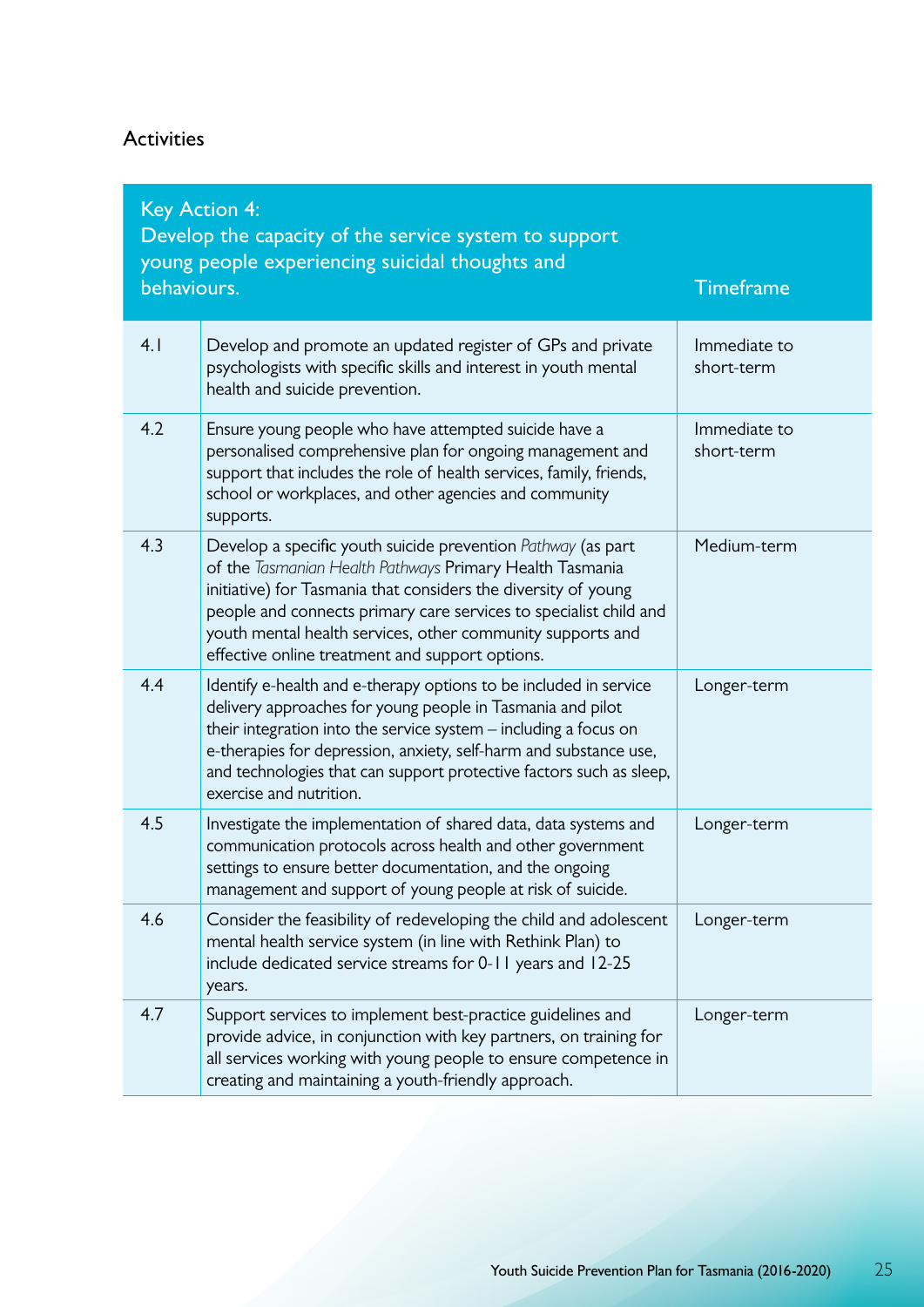## Key Action 5



Respond in a timely and effective way to the suicide of a young person to minimise the impact on other young people in Tasmania.

#### Why has this been prioritised?

- ✓ Research suggests that those who have been exposed to the suicide death of another person can be at increased risk of suicidal behaviour, generally termed 'imitation suicide' or 'copycat suicide'. Young people may be particularly at-risk following the death of a family member, peer or person they see in the media (10,11).
- ✓ Youth suicide was the focus of a coronial inquest in Tasmania. A range of recommendations to better support the mental health of young people came out of the inquest, including suggested measures to reduce the risk of future suicides occurring following the death of a young person.
- ✓ Postvention activities with young people need further research and evaluation, but are considered an important part of a comprehensive response to suicide (4,5).

A range of sectors identified the importance of responding to the death of a young person in a considered and coordinated way. Accurate data and processes for working across agencies are needed, as well as guidance for monitoring and managing online communication.

Young people discussed the impact that suicide can have on other young people, as well as the potential role they could play with their peers to support young people to access help.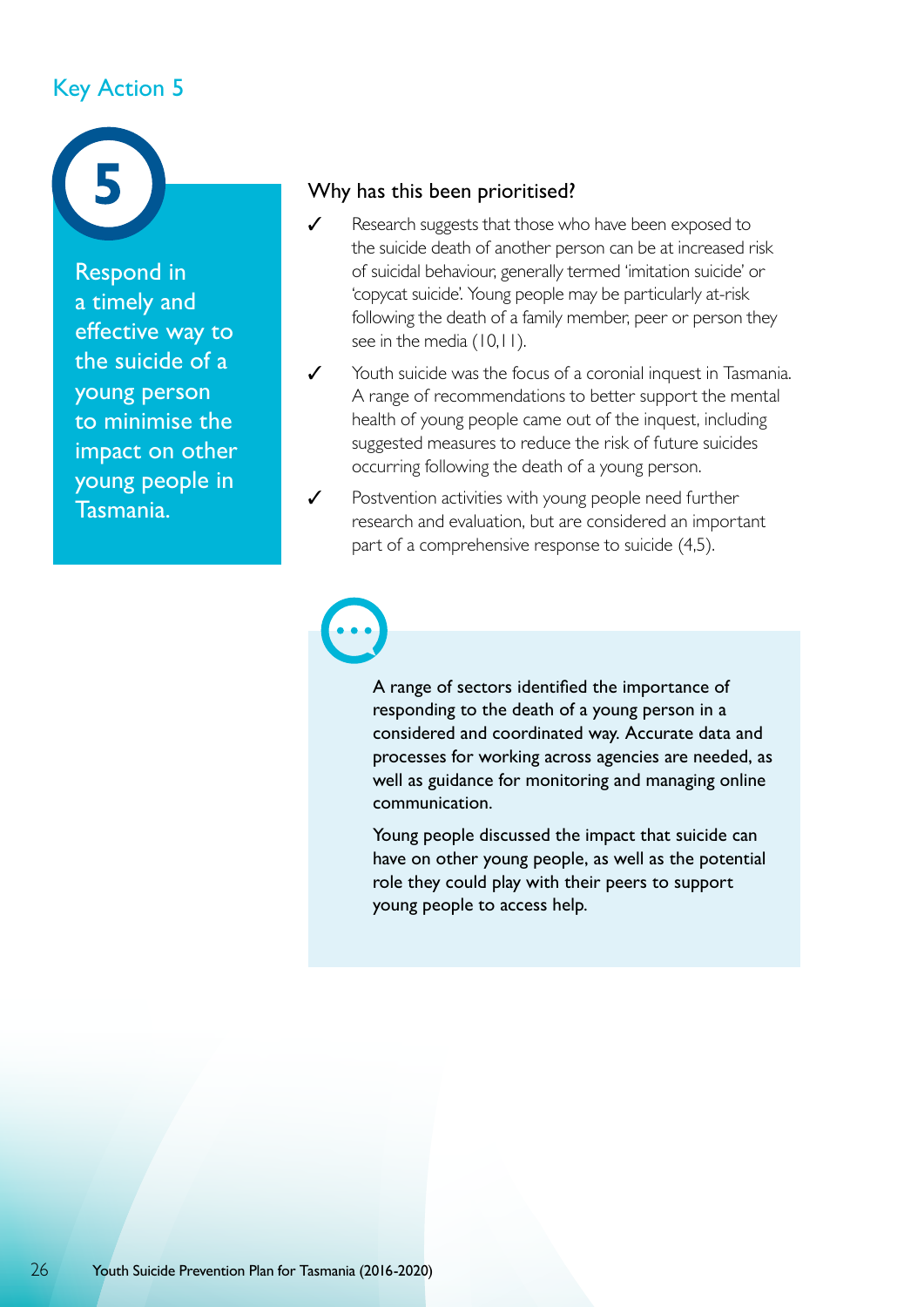## Activities

| <b>Key Action 5:</b><br>Respond in a timely and effective way to the suicide of<br>a young person to minimise the impact on other young<br>people in Tasmania.<br><b>Timeframe</b> |                                                                                                                                                                                                                                                                                                  |                            |  |
|------------------------------------------------------------------------------------------------------------------------------------------------------------------------------------|--------------------------------------------------------------------------------------------------------------------------------------------------------------------------------------------------------------------------------------------------------------------------------------------------|----------------------------|--|
| 5.1                                                                                                                                                                                | In partnership with the Office of the Chief Psychiatrist,<br>establish a collaborative cross-agency and community<br>approach that is well-positioned to identify and respond<br>to potential or emerging suicide clusters, including suicide<br>memorials, if and when required.                | Immediate to<br>short-term |  |
| 5.2                                                                                                                                                                                | Work with national agencies to support the implementation of<br>guidelines for managing online content following suicide deaths<br>- including the management of memorial pages for young<br>people and other online activity generated from Tasmania and<br>impacting on Tasmanian communities. | Medium-term                |  |
| 5.3                                                                                                                                                                                | Ensure evidence-based, support services and programs<br>for young people affected by suicide, appropriate for the<br>developmental stage, are available to build resilience and support<br>grief and loss.                                                                                       | Medium-term                |  |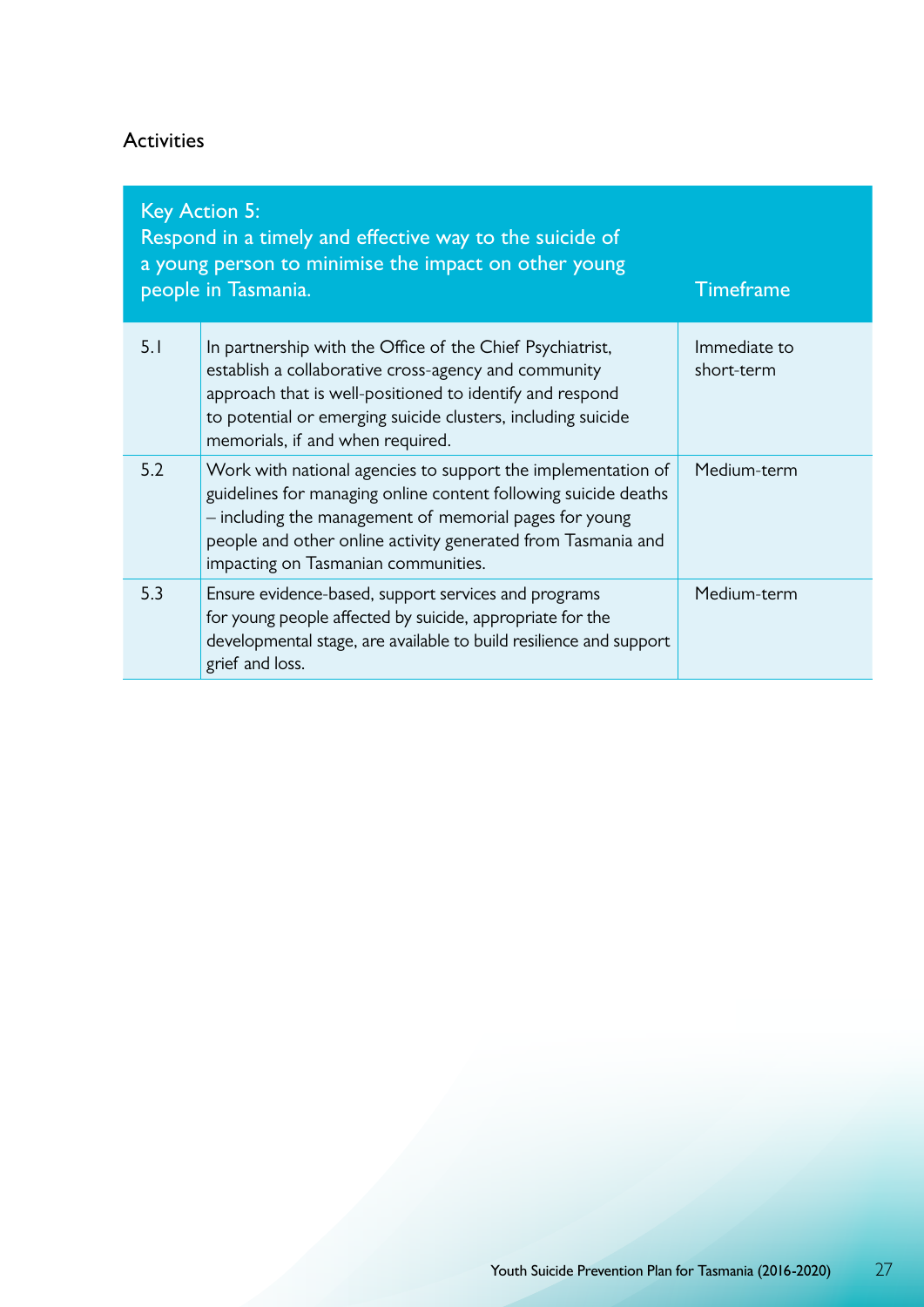# Appendix 1: Key Terms

## Key terms

There is some inconsistency of terms used to describe suicide, suicidal thinking and suicidal behaviour across the literature and other policy documents. Below is a list of key terms and their definitions as they apply to this Plan (12).

| <b>Suicide</b>           | The act of purposely ending one's life                                                                                                                                    |
|--------------------------|---------------------------------------------------------------------------------------------------------------------------------------------------------------------------|
| <b>Suicidal thinking</b> | Thoughts about attempting or completing suicide                                                                                                                           |
| Suicidal behaviour       | A range of behaviours or actions which are related to suicide<br>including: suicidal thinking, self-harming behaviours aimed at<br>causing death, and/or suicide attempts |
| Suicide attempt          | Any non-fatal suicidal behaviour                                                                                                                                          |
| <b>Postvention</b>       | Intervention after a suicide to support individuals, families and<br>communities                                                                                          |
| <b>Lived experience</b>  | The personal experience of suicide including suicide attempts,<br>suicidal thinking and behaviour and those who are bereaved by<br>suicide                                |

## Preferred language

Certain language can stigmatise people who have attempted suicide and people bereaved by suicide, as well as present inaccuracies about suicide or health care. This document adopts nationally recognised suicide prevention language. Examples of preferred suicide prevention language when having conversations about suicide are shown in the table below (11).

| $Do$ say $\sqrt{}$                                                    | Don't say X                     | Why?                                                                                          |
|-----------------------------------------------------------------------|---------------------------------|-----------------------------------------------------------------------------------------------|
| 'non-fatal' or 'made an attempt<br>on his/her life'                   | 'unsuccessful suicide'          | to avoid presenting suicide<br>as a desired outcome or<br>glamourising a suicide attempt      |
| 'took their own life', 'died by<br>suicide' or 'ended their own life' | 'successful suicide'            | to avoid presenting suicide as<br>a desired outcome                                           |
| 'died by suicide' or 'ended his/<br>her own life                      | 'committed' or 'commit suicide' | to avoid association between<br>suicide and 'crime' or 'sin' that<br>may alienate some people |
| 'concerning rates of suicide'                                         | 'suicide epidemic'              | to avoid sensationalism<br>and inaccuracy                                                     |

*Source: Mindframe National Media Initiative, 2015*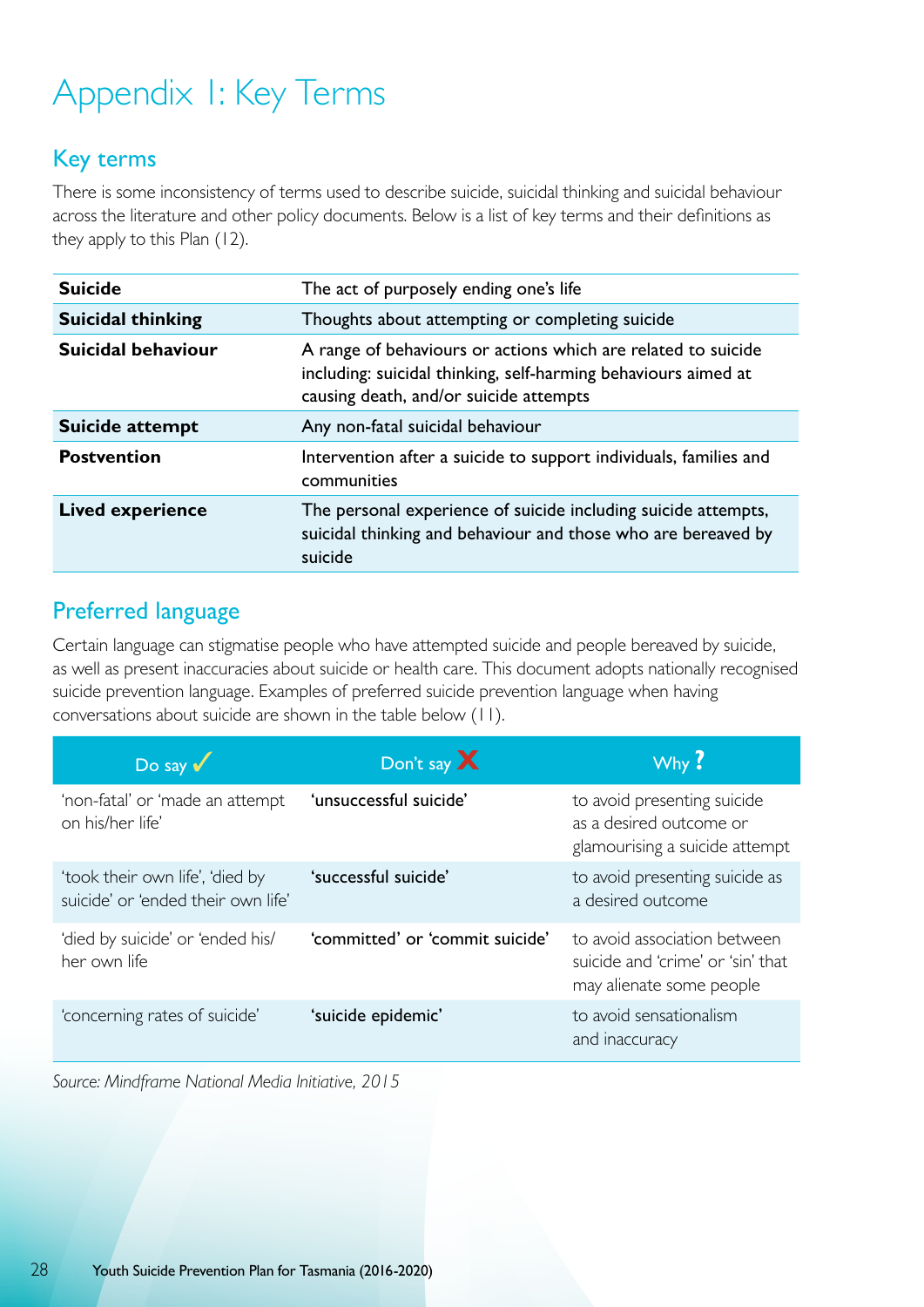# References

- 1. Australian Bureau of Statistics. (2015). Causes of Death, Australia, 2013. Catalogue No. 3303.0. Belconnen, ACT: Commonwealth of Australia. http://www.abs.gov.au/ausstats/abs@.nsf/mf/3303.0?OpenDocument
- 2. Australian Institute of Health and Welfare (2014) Suicide and hospitalised self-harm in Australia: trends and analysis. Injury research and statistics series no. 93. Cat. no. INJCAT 169. Canberra: AIHW.
- 3. Youth Network of Tasmania (2015) Tasmanian Youth Forum Mental Health Matters Forum: What Young People Said Report. http://www. dpac.tas.gov.au/\_\_data/assets/pdf\_file/0007/261538/FINAL\_TYF\_ Mental\_Health\_Matters\_What\_You\_Said\_June\_2015.pdf
- 4. Robinson J, Bailey E, Hetrick S, et al. (2015). Informing the development of Tasmania's Suicide Prevention Strategy: A review of policy documents and related literature. Melbourne, Australia. Unpublished work.
- 5. Robinson J, Bailey E, Hetrick S, et al. (2015). Developing a suicide prevention strategy for Tasmania: a review of the literature. Melbourne, Australia. Unpublished work.
- 6. National Mental Health Commission (2013) The National Review of Mental Health Programmes and Services. Sydney: NMHC. http:// www.mentalhealthcommission.gov.au/our-reports/our-national-reportcards/2013-report-card/preventing-suicide/what-works-in-suicideprevention.aspx
- 7. Lawrence D, Johnson S, Hafekost J, Boterhoven De Haan K, Sawyer M, Ainley J, Zubrick SR (2015) The Mental Health of Children and Adolescents. Report on the second Australian Child and Adolescent Survey of Mental Health and Wellbeing. Department of Health, Canberra.
- 8. Hunter Institute of Mental Health (2015). Prevention First: A Prevention and Promotion Framework for Mental Health, p.19. Newcastle, Australia.
- 9. Hunter Institute of Mental Health. (2012). Community needs and views about discussing suicide: Focus groups report. Newcastle, Australia.
- 10. Beautrais, A. L. (2000), Risk factors for suicide and attempted suicide among young people. Australian and New Zealand Journal of Psychiatry, 34: 420–436. doi: 10.1046/j.1440-1614.2000.00691.x
- 11. Mindframe (2015). Mindframe National Media Initiative. http://www.mindframe-media.info.
- 12. Commonwealth Department of Health and Ageing (2007). Living is For Everyone (LiFE) Framework. Canberra. http:// www.livingisforeveryone.com.au/life-framework.html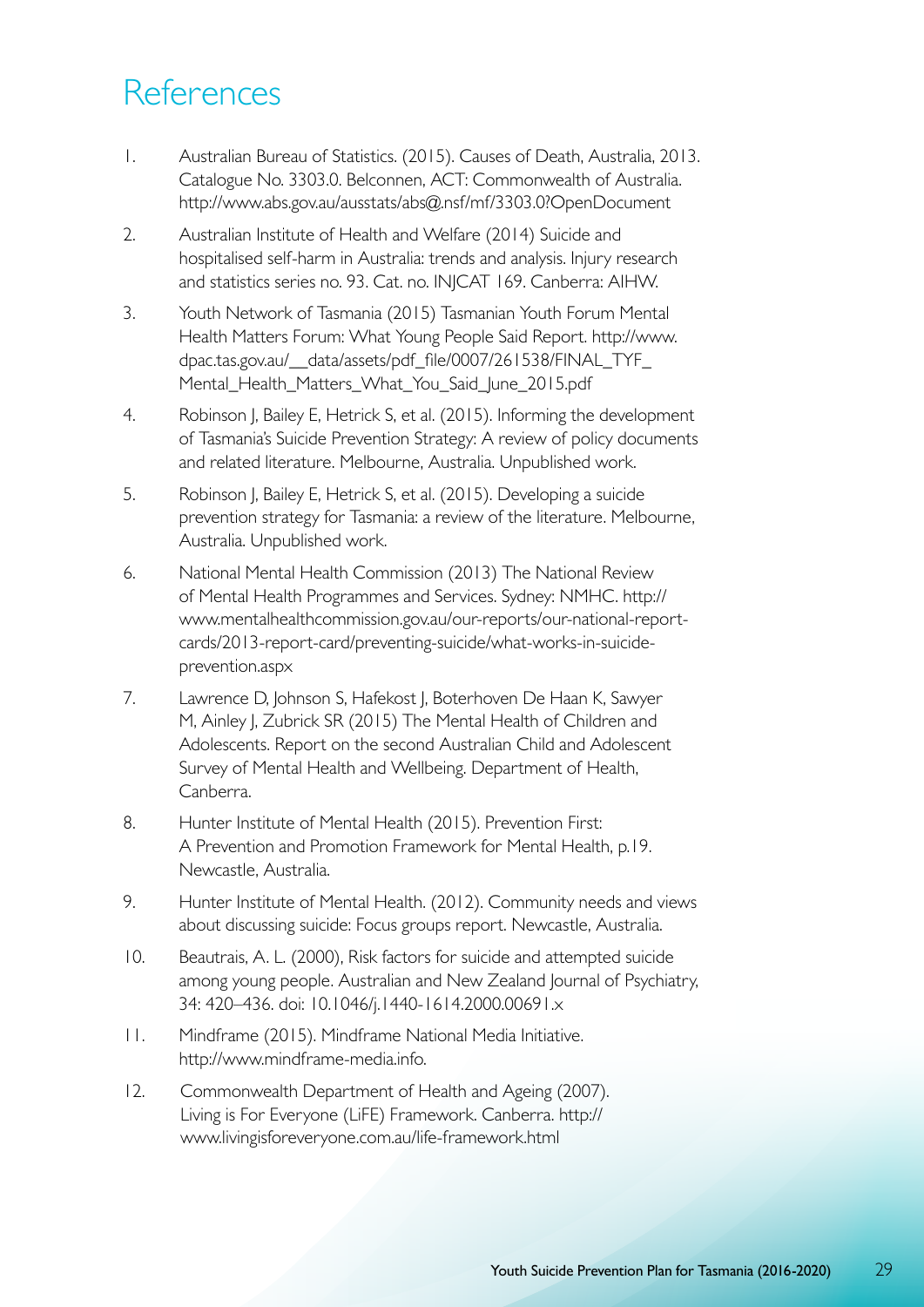# **Notes**